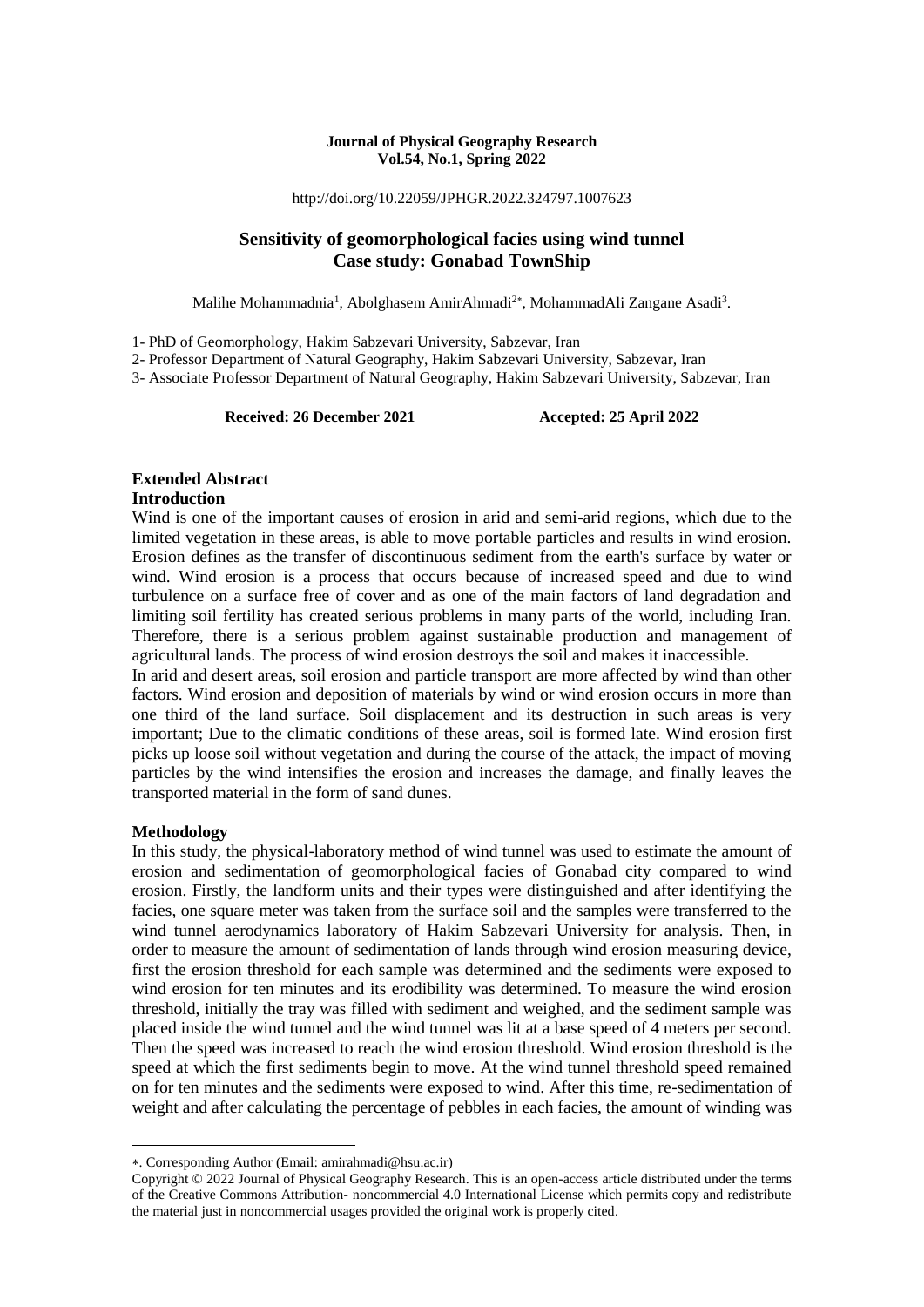estimated. Three samples of each facies were placed in the wind tunnel and the average velocity of the winding threshold was considered as the wind erosion threshold of the facies.

#### **Results and discussion**

The results of measuring the amount of eroded soil of geomorphological facies were estimated for the erosion threshold speed of each facies. Wind erosion threshold varies from 6 m/s in sand dunes to 15 m  $/$  s in low and high plains and relatively high water erosion and new deposits. Wind gauge was measured between 20 g / m2 in earthen hills with low and high erosion and moderate erosion up to 350 g / min in 10 minutes in sand dunes.

Examination of wind erosion threshold map in different facies and its adaptation to sand transport flow direction show that in sand dunes facies with threshold velocity of 6 m  $/$  s dominant direction of northwest flow was consequently threatening in north part It is in the way of communication. However, part of this facies is located in the north of Gonabad, which can be hazardous due to the location of industrial settlements and the establishment of industries for moving sand.

#### **Conclusion**

Lowland plains with relatively high water erosion and new deposits with a threshold speed of 15 meters per second are resistant to wind erosion and sand dunes with a threshold speed of 6 meters per second (12 knots) have the most sensitive facies and the highest amount erosion (350 g / m2 in ten minutes). After that, plains with gentle slopes without elevations and facies of earthen hills with elevations and thresholds with a threshold speed of 10 meters per second were estimated from areas sensitive to wind erosion in the region. The adaptation of the sand dunes to the speed of different thresholds showed that the city of Gonabad is prone to wind erosion by being located in the sensitive facies of a plain with a gentle slope and without elevation and the direction of the northern flow of sand in this facade. The results of calculating the wind erosion threshold in the study area showed a threshold speed of 6-15 m / s in different facies. The most sensitive facies are sand dunes (6 m  $/$  s) followed by plains facies with gentle slopes without elevation and elevation of earth hills with elevation and wind erosion (threshold speed 10 m / s). Considering that the city of Gonabad and Beidokht, as the two most important population centers, are located in the facies of plains with gentle slopes and without slopes and heights, special attention should be paid to this facies for stabilization. Also, sand dunes cover a large part of the city and in terms of location, are located on the main road north to south of the country (Mashhad-Zahedan) and also has the lowest erosion threshold and the highest wind volume. Management of these lands and planning to stabilize this facies seems to be necessary. An overview of the wind erosion susceptibility map showed that the northern areas of the city have more potential than the southern areas. As moving toward south, wind erosion decreases, and the topographic factor plays an important role. Due to the fact that the study area is one of the arid regions in terms of climate, so the unfavorable climate has prevented the establishment of vegetation and has intensified wind erosion in the region .It is suggested that in areas where the soil surface has hardened (floodplain facies and clay soils) and gravelly lands (sandy plains) the most important action to prevent wind erosion is to maintain this cover and prevent from damage cover.

**Keywords:** Sensitivity, wind erosion, Sand Rose, wind tunnel, Gonabad Township.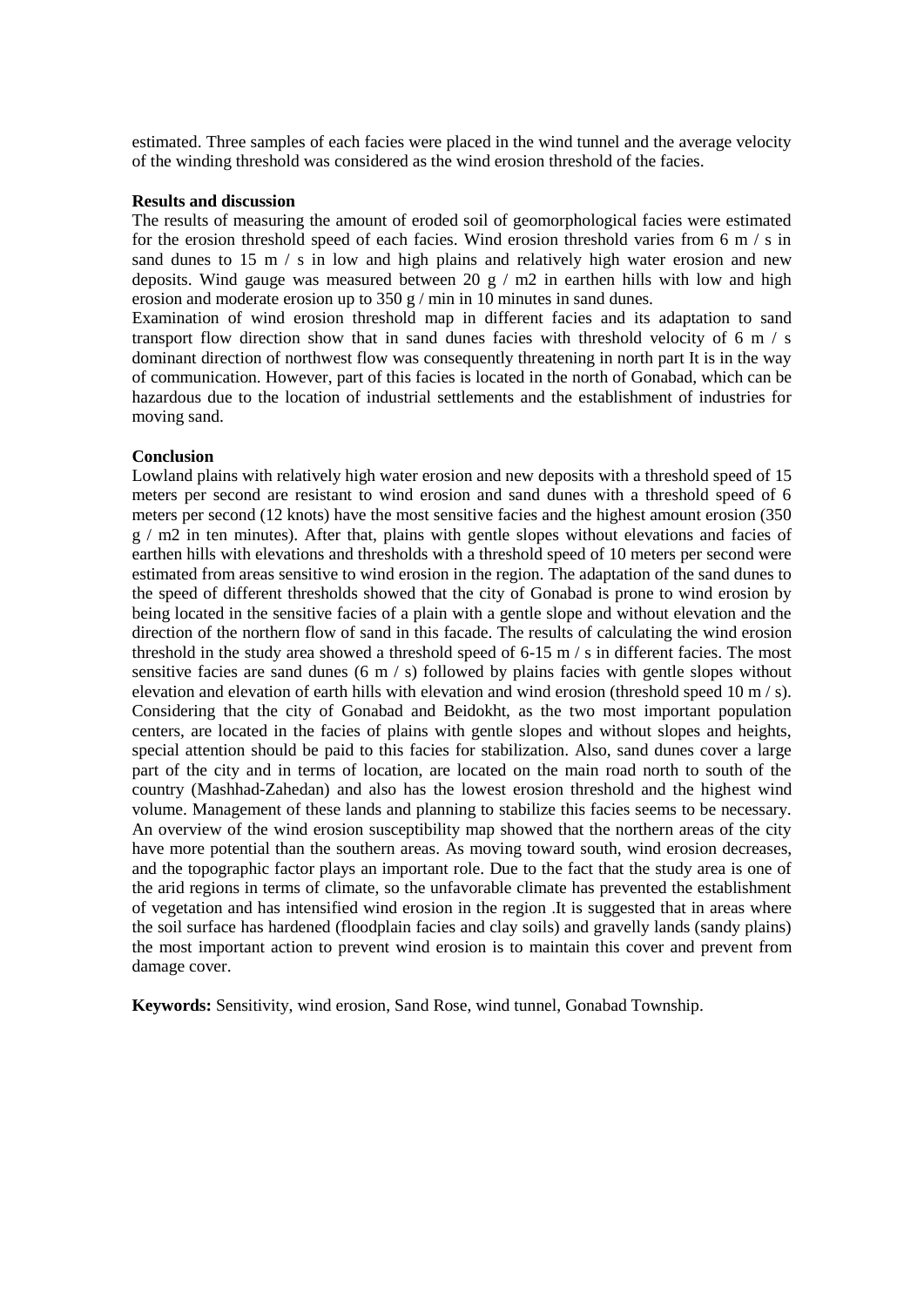## **فصلنامه پژوهشهای جغرافیای طبیعی، دورۀ ،54 شمارۀ ،1 بهار 1401 صص. 21-35**

http://doi.org/10.22059/JPHGR.2022.324797.1007623

# **سنجش و برآورد حساسیتپذیری رخسارههای ژئومورفولوژی با استفاده از تونل باد مطالعة موردی: شهرستان گناباد**

**ملیحه محمدنیا -** دکتری ژئومورفولوژی، دانشگاه حکیم سبزواری، سبزوار، ایران **1 ابوالقاسم امیراحمدی -** استاد گروه جغرافیای طبیعی، دانشگاه حکیم سبزواری، سبزوار، ایران **محمدعلی زنگنه اسدی -** دانشیار گروه جغرافیای طبیعی، دانشگاه حکیم سبزواری، سبزوار، ایران

**تاریخ دریافت: 1400/10/05 تاریخ پذیرش: 1401/02/05**

## **چکیده**

فرسایش بادی یکی از مشکالت زیستمحیطی بهخصوص در مناطق خشک و نیمهخشک کشور است. با توجه به قرارگیری شهرستان گناباد در منطقۀ خشک و نیمهخشک و وقوع طوفانهای گرد و غبار در این منطقه هدف این تحقیق برآورد آستانۀ فرسایشپذیری خاك و میزان فرسایش خاك در این منطقه اسـت. در ایـن پـژوهش بـرای برآورد توان فرسایشی رخسارههای ژئومورفولوژی شهرستان گناباد، خاك سطحی رخسارههای مختلش به مدت ده دقیقه در معرض فرسایش بادی قرار گرفت و آستانۀ فرسایش و مقدار فرسایشپذیری آن برآورد شد. تـوان حمـل ماسه نیز با استفاده از نمودار گلماسه بررسی شد. نتایج برآورد آستانۀ فرسایش بادی در منطقۀ مورد مطالعه نشـان داد سرعت آستانۀ فرسایش بادی 15-6 متر بر ثانیه در رخسارههای مختلش متغیـر اسـت. تپـههـای ماسـهای بـا سرعت آستانۀ 6 متر برثانیه حساسترین رخساره و پس از آن دشتهایی با شیب مالیم و بدون پستی و بلنـدی و تپههای خاکی با پستی و بلندی با سرعت آستانۀ 10 متر بر ثانیه از مناطق حساس به فرسـایش بـادی در منطقـه برآورد شد. شهر گناباد با قرارگرفتن در رخسارة حساس دشتهایی با شیب مالیم و بدون پستی و بلنـدی مسـتعد فرسایش بادی است. همچنین، انطباق گلماسهها با نقشـۀ بـرآورد سـرعت آسـتاةه فرسـایش بـادی نشـان داد در رخسارة تپههای ماسهای جهت جریان ماسه شمال غربی است و تپههایی که در شرق جادة آسیایی )جـادة شـمال به جنوب) قرار دارد همواره تهدیدی جدی برای این جاده و تأسیسات اطراف آن محسوب می شود.

**واژگان کلیدی:** تونل باد، حساسیتپذیری، شهرستان گناباد، فرسایش بادی، گلماسه.

Email: amirahmadi@hsu.ac.ir مسئول نویسنده . 1

**.**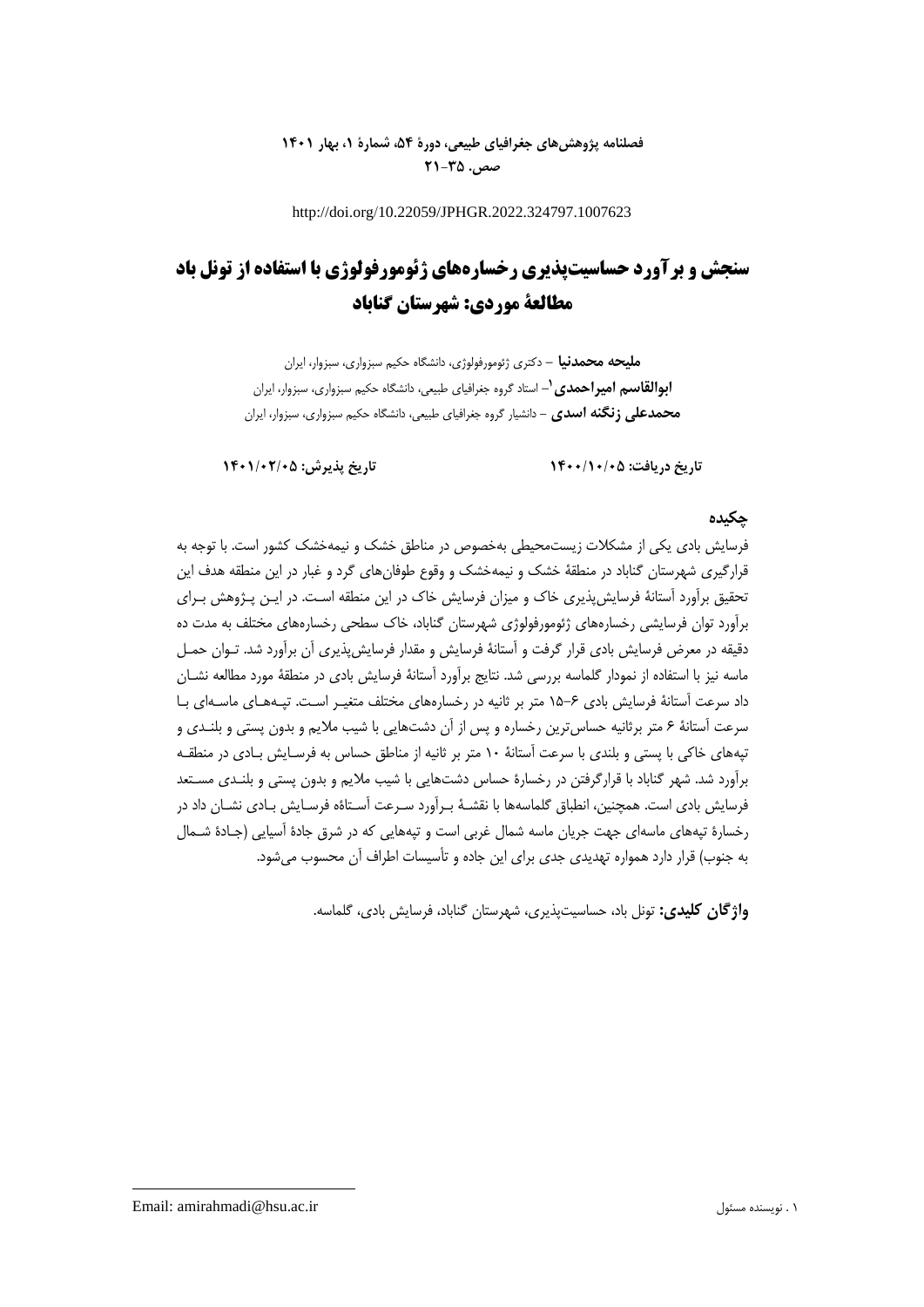**مقدمه**

فرسایش یکی از مهمترین مشکالت تخریب در اکوسیستمهای مناطق خشک و نیمهخشک بـوده )تانـگ، :2011 154( و زمانی رخ میدهد که سرعت باد از آستانۀ فرسایش سطح خاك خشک بیشتر شود و همچنـین سـطح زمـین بـه وسـیلۀ پوشش گیاهی، پستی و بلندیهای زمین، یا موانع دیگر حفاظت نشده باشـد (امـین و عظـیمزاده، ۱۳۹۴: ۹۱). فرسـایش بادی بهعنوان یکی از عوامل اصلی تخریب سرزمین و محدودکنندة حاصلخیزی خـاك مشـکالت جـدی در بسـیاری از نقاط دنیا از جمله ایران بهوجود آورده است (اسدزاده و همکاران، ۱۳۹۶: ۱۲۶). بنابراین، چالشی جدی در برابر تولید پایدار و مدیریت اراضی کشاورزی محسوب میشود )حنیفهپور و مشهدی، :1392 100(. فرایند فرسایش بادی موجـب تخریـب خاک و از دسترس خارجشدن آن میشود (حیدرینسب و همکاران، ۱۳۹۸: ۱۵۰). در مناطق خشـک و بیابـانی فرسـایش خاک و انتقال ذرات بیش از هر عاملی تحت تأثیر نیروی باد است (سعدالدین و همکاران، ۱۳۸۹: ۶۴). فرسایش، حمـل و رسوب مواد توسط باد یا همان فرسایش بادی در بیش از یکسوم اراضی سطح زمین بهوجود میآیـد (قـائمیiیـا، ۱۳۹۴: ۳۵۶). جابهجایی خاک و از بین رفتن آن در چنین مناطقی دارای اهمیت شایانی است؛ زیرا بـا توجـه بـه شـرایط اقلیمـی حاکم بر چنین مناطقی تشکیل خاک کند است (ابراهیمی درچه و همکـاران، ۱۳۸۹: ۲). فرسـایش بـادی نخسـت خـاک سست و بدون پوشش گیاهی را برداشت مینماید و در طی مسیر حمل برخورد ذرات جابهجـا توسـط بـاد باعـث تشـدید فرسایش و افزایش خسارات میشود و در نهایت مواد حملشده را بهصورت پهنهها و تپههای ماسهای برجای مـیگـذارد (محمدخان و کشفی، ۱۳۹۴: ۶۰). فرسایش بادی و معضلات مربوط به آن هرساله خسارات سنگینی به بخشهای محیط زیستی، اجتماعی، و سلامت جامعه وارد می کند (جعفری شالکوهی و همکاران، ۱۳۹۴: ۲۷۳). از پیامـدهای مخـاطرهآمیـز فرسایش بادی میتوان به تشکیل طوفانهای گرد و غبار (زوبک و ون پلت، ۲۰۰۶: ۲۶)، تخلیۀ ذرات حاصـلخیـز خـاک )شرت و همکاران، :2007 621( و ایجاد پوششی مزاحم بر سطح اراضی زراعی و غیر زراعی )موحدان و همکاران، :1392 56( و درنهایت حرکت ماسههای روان اشاره کرد. هنگامی که سرعت باد از یک آسـتانۀ مشـخص بیشـتر شـود فعالیـت تخریبی آن آغاز میشود (هانگن، ۱۹۷۶: ۱۱۳). بیش از دوسوم مساحت کشور ایران به دلایل مختلف، از جمله موقعیـت جغرافیایی و دوری از پهنههای وسیع آبی، در شرایط اقلیمی خشک و نیمـهخشـک قـرار دارد (سـلطانی گـرد فرامـرزی و مروتی، :1400 21(. در زمینۀ فرسایش بادی و طوفانهای گرد و غبار مطالعات زیادی در داخـل و خـارج از ایـران انجـام شده است. فیستر و ریس )2009( با استفاده از تونل باد قابل حمـل میـزان فرسـایش بـادی را در حوضـۀ Ebro بـرآورد کردند. برای ارزیابی نرخ از دست رفتن خاك در سه محل نمونهها ارزیابی شد. نتایج نشان داد محلهایی که سطح زمین بدون تغییر بوده کمترین میزان فرسایش بادی را داشته است. کوسومانداری )2014( با بررسی 11 نمونه خـاك در هفـت مکان مختلش فضای سبز در شهر یوگیکارتای اندونزی و با اندازهگیری پارامترهای مختلش از جمله بافت خـاك، سـاختار خاك، و نفوذپذیری آن مقدار فرسایش را محاسبه کردند و به این نتیجه رسـیدند کـه مقـدار فرسـایشپـذیری در دامنـۀ تغییرات ۱/۱۶ تا ۲۹/۰ قرار دارد. وب و همکاران (۲۰۱۶) به برآورد آستانۀ فرسایش بـادی در پـنج مکـان در نیومکزیکـو پرداختند. نتایج نشان داد در فصول و مکانهایی که رطوبت خاك بیشتر است آستانۀ فرسایش بادی افزایش چشمگیـری داشته است.

ایازی و همکاران )1395( به بررسی توان رسوبزایی در رخسارههای ژئومورفولوژیکی در آران بـا اسـتفاده از تونـل بـاد و مدل اریفر پرداختند. نتایج بهدستآمده از تونل باد نشان داد که بیشترین سرعت آستانۀ فرسایش در شرایط طبیعی متعلق به رخسارة پوستههای سخت و خشـک دشـت رسـی اسـت. امـین و تقـیزاده مهرجـردی )1395( بـه بررسـی پتانسـیل فرسایشپذیری بادی خاك در دشت یزد- اردکان پرداختند. نتایج نشان داد که مقدار فرسایشپذیری در هـر دو مـدل در اراضی دشت سرپوشیده با بافت ریزدانه متوسط تا زیاد است. صارمی نائینی (۱۳۹۵)، با استفاده از تحلیل فراوانی سـمت و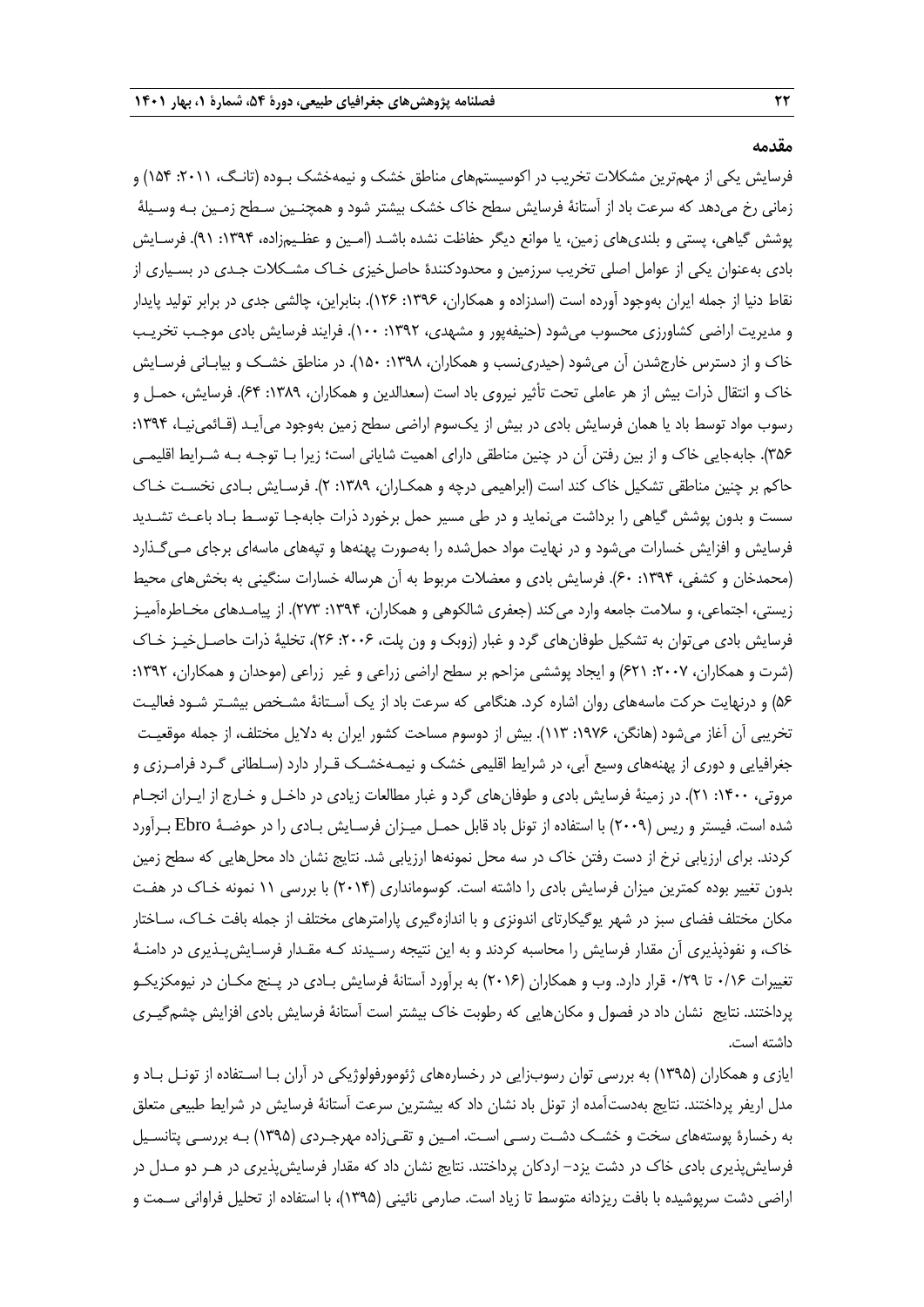سرعت باد و محاسبۀ پتانسیل حمل ماسه با بهرهگیری از گلباد، گلطوفان، و گلماسه چشمانـدازی از فرسـایش بـادی در سطح استان یزد را ارائه داد. نتایج نشان داد که توزیع زمانی بادهای فرساینده به گونهای است که عمدة آنها در فصـول بهار و تابستان رخ میدهد. ایلدرمی و مرادی )1396( در پژوهشی با هدف ارزیابی شدت فرسایش بادی در دشـت قهاونـد همدان با بهکارگیری مدل A.E.IRIF نقشۀ شدت فرسایش بادی منطقه را تهیه کردند. در بررسیهای بهعمـلآمـده از کل نقشه مشخص شد که بیش از 69 درصد از منطقه در کالس فرسایشی شدید و خیلی شدید قرار دارد. نورزاده حـداد و لندی )1397( به مطالعۀ حساسیت منابع تولید ریزگرد به پوشش سـنگریزهای در سـطح خـاك در اراضـی غربـی اسـتان خوزستان پرداختند. نتایج حاکی از آن بود که سه پوشش متفاوت سنگریزهای در طوفان با سرعتهای ایجادشـده تفـاوت معنیدار آماری از نظر میانگین هدررفت خاك با هم ندارند ولی با افزایش میزان سرعت طوفان، میانگین هدررفت خـاك در همۀ مناطق مورد آزمایش افزایش یافته است و با ایجاد پوشش سنگریزهای در سطح خـاك، هـدررفت خـاك کـاهش یافته است. ظهرابی و همکاران )1398( به بررسی خصوصیات خاك و تأثیر آن در فرسـایش بـادی و سـرعت آسـتانه در کاونهای تولید گرد و غبار استان البرز پرداختند. نتایج نشان داد که رطوبت مهمتـرین پـارامتر مـؤثر بـر سـرعت آسـتانۀ فرسایش بادی است.

»تأثیرگذاری ویژگیهای خاك بر شدت فرسایش بـادی در منـاطق مختلـش اسـتان کرمـان« نـام پژوهشـی اسـت کـه شهابینژاد و همکاران )1399( دادهاند. در این پژوهش با استفاده از تونل باد شدت فرسایش بادی در خاكهـای مختلـش استان کرمان اندازهگیری شد. نتایج نشان داد ویژگیهای خاك از طریق تأثیر بر فرسایش بادی در مهار فرسـایش بـادی اهمیت دارد. محمدیان بهبهانی و بوعلی )1399( به ارزیابی شدت فرسایش بادی در دشت سگزی اصفهان بـا اسـتفاده از دو مدل WEHI و IRIFR پرداختند. نتایج تجزیه و تحلیل انجامشده نشـان داد مـدل IRIFR بـرای شـرایط اقلیمـی خشک در ایران از کارایی خوبی برخوردار است. زنگنه تبار و همکاران )1400( به تحلیل بادهای فرساینده در قلمرو بیابان لوت با استفاده از گلطوفان و گلماسه پرداختند. نتایج نشان داد که جهت بادهای ایسـتگاههـای شـهداد و بـم بـا جهـت کلوتکها در غرب بیابان لوت انطباق دارد. »ارزیابی اثرات تغییر کاربری اراضی محدودة شهرهای میبد و اردکان بر شدت فرسایش بادی» نام پژوهشی است که صارمی نائینی (۱۴۰۰) انجام دادهاند. در این پژوهش تأثیر تغییر کاربری اراضی بـر افزایش شدت فرسایش بادی مطالعه شد و مشخص گردید طی سی سال گذشته ساختوسازهای انسانی و ایجـاد جزایـر حرارتی باعث افزایش سرعت باد شده است.

با توجه به قرارگرفتن شهرستان گناباد در منطقۀ خشک و نیمهخشک و وقوع طوفانهای گرد و غبار در منطقه، هدف این تحقیق تخمین آستانه و میزان فرسایش بادی در رخسارههـای ژئومورفولـوژی شهرسـتان گنابـاد بـا اسـتفاده از دسـتگاه سنجش فرسایش بادی است. تاکنون هیچ مطالعهای در این زمینه در این شهرستان انجام نشده است.

## **مواد و روشها**

هدف کلی در پژوهش پیش رو بررسی شدت فرسـایش بـادی در شهرسـتان گنابـاد اسـت. در ایـن راسـتا رخسـارههـای ژئومورفولوژی بهعنوان واحد کاری درنظر گرفته شد. در منطقۀ 17 رخسارة ژئومورفولوژی با توجه به سـاختار نـاهمواری، پوشش گیاهی، و سایر خصوصیات مورفولوژیکی شناسایی شد تا مناطق مستعد فرسایش بـادی مشـخص شـود. سـپس، مناطق کوهستانی و فاقد پوشش خاکی و مناطقی که پتانسیل ایجاد گرد و غبار نداشتند از نمونـهبـرداری حـذف شـدند و عملیات برداشت نمونه از 14 رخسارة باقیمانده انجام گرفت. از هر رخساره سه نمونـه رسـوب برداشـت شـد و درنهایـت متوسط میزان فرسایش سه تکرار به کل سطح رخساره تعمیم داده شد. نقاط با استفاده از دستگاه GPS گارمین شناسایی و عملیات برداشت در سطح منطقه به روش سیستمی- تصادفی انجام شـد. جهـت انتخـاب نقـاط برداشـت، منطقـه بـه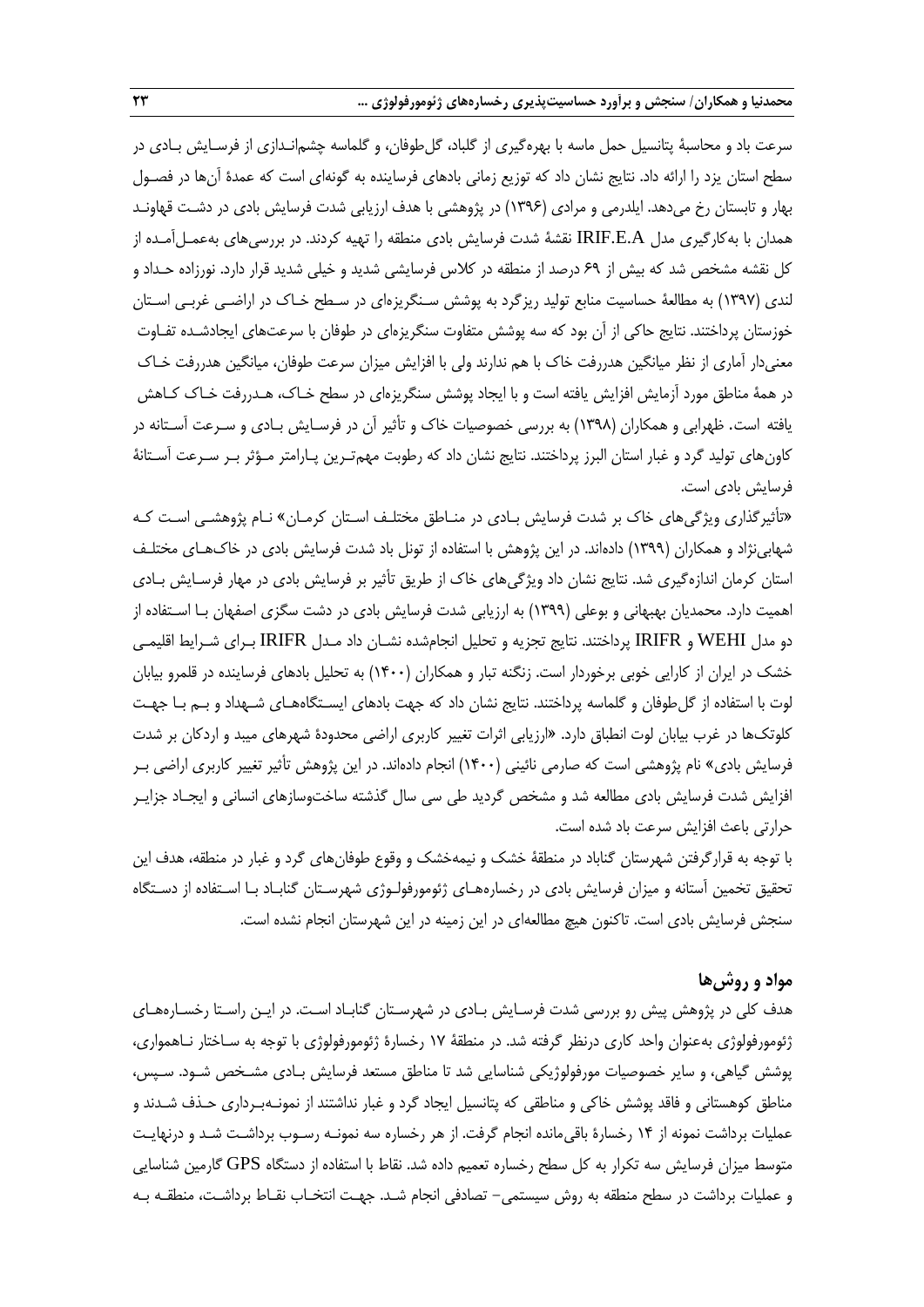گریدهایی 2×2 کیلومتر مربع تقسیم شد و مناطقی که امکان دسترسی به آن فراهم بود مناطق برداشت انتخـاب گردیـد. سپس، مساحت یک متر مربع از خاك سطحی که در معرض فرسایش بادی قرار داشت بـهعنـوان نمونـه برداشـت شـد. درمجموع، 42 نمونه رسوب از این مناطق برداشت شد. نمونهها در پاکت ریختـه و کدبنـدی و بـه آزمایشـگاه تونـل بـاد دانشگاه حکیم سبزواری منتقل شد. از محل نمونهبرداری قبل از برداشت عکسبرداری شد تـا درصـد پوشـش گیـاهی و درصد سنگریزة آن محاسبه و نتایج دقیقتری ارائه شود.

| ویژگی نمونه                                                    | المستحدث المستقل والمساره                        | شمارة نمونه   |
|----------------------------------------------------------------|--------------------------------------------------|---------------|
| خاکھای عمیق با پوشش کم تا متوسط تاغ و قیچ                      | تپەھاى ماسەاى                                    | $\mathcal{N}$ |
| خاکهای بسیار عمیق با باقت متوسط تا خیلی سنگین و شوری و قلیاییت | کفهها <i>ی</i> رسی— نمکی                         | ٢             |
|                                                                |                                                  |               |
| اراضی بدون پوشش گیاهی با خاکهای خیلی کمءمق                     | تپههای آهکی– دولومیتی کم رتفاع با رخنمون سنگی و  | ٣             |
|                                                                | فرسایش آبی                                       |               |
| پوشش کم تا متوسط گیاهان استپی                                  | تپههای خاکی با پستی و بلندی و فرسایش بادی        | ۴             |
| پوشش کم گیاهان استپی مقاوم به شوری                             | تپەھای مارنی- رسی- گچی                           | ۵             |
| پوشش خاکی خیلی کمءمق تا کمءمق سنگریزهدار غیر یکنواخت           | دشت ریگ <i>ی</i> ریزدانه                         | ۶             |
| خاكـهاى كمءمق تا نيمه عميق بدون تكامل پروفيلي                  | دشتهایی با پستی و بلندی و فرسایش آبی کم و        | ٧             |
|                                                                | سنگريزۂ زياد                                     |               |
| خاکھای خیلی عمیق تکامل یافته با بافت متوسط تا خیلی سنگین       | دشتهای با شیب ملایم و بدون پستی و بلندی          | ٨             |
| اراضی نسبتا مسطح با قرسایش آبی و شوری متوسط تا زیاد            | دشتهای نسبتاً مسطح با شوری متوسط                 | ٩             |
| خاکھای کمءمق تا نسبتاً عمیق بر روی مارنھای گچی و نمکی          | واريزههاي قديمي ريزدانه                          | ١.            |
| خاکهای کمءمق سنگریزهدار با بافت سبک تا متوسط و بدون تکامل      | واريزههاي قديمي با بافت متوسط                    | ۱۱            |
| پروفيل                                                         |                                                  |               |
| خاکهای کمءمق تا نسبتاً عمیق سنگریزهدار با بافت متوسط و پوشش    | واريزههاي جديد                                   | $\mathcal{N}$ |
| موس گیاهان استپی                                               |                                                  |               |
| خاکهای کمءمق تا نیمهعمیق سنگ یزهدار در برخی قسمتها با افق      | دشتهایی با پستی و بلندی و فرسایش آبی نسبتاً زیاد | ۱۳            |
| كلسيك                                                          |                                                  |               |
| خاکهای بسیار عمیق با باقت متوسط تا سنگین و شوری و قلیاییت      | دشتهای سیلابی با آبراههٔ کمعمق                   | ۱۴            |
| متوسط و پوشش متوسط گیاهان استپی                                |                                                  |               |

**جدول شماره .1 ویژگی رخسارههای ژئومورفولوژی مورد بررسی**

**برآورد سرعت آستانۀ فرسایش بادی در شرایط آزمایشگاهی به کمک تونل باد**

دستگاه سنجش فرسایش بادی درواقع نوعی تونل باد است که در ایران طراحـی و سـاخته شـده اسـت و بـه کمـک آن میتوان بسیاری از عوامل مؤثر در فرسایشپذیری خاك از جمله سرعت آستانۀ فرسایش بادی را برآورد کـرد. تونـل بـاد موجود قادر به اندازهگیری باد با سرعت حداکثر 30 متر بر ثانیه است. ابعاد محفظۀ آزمـایش تونـل 40×40 سـانتیمتـر و جنس آن پلکسی گلس است و برای اندازهگیری سرعت متوسط از لولۀ پیتوت استفاده میشود.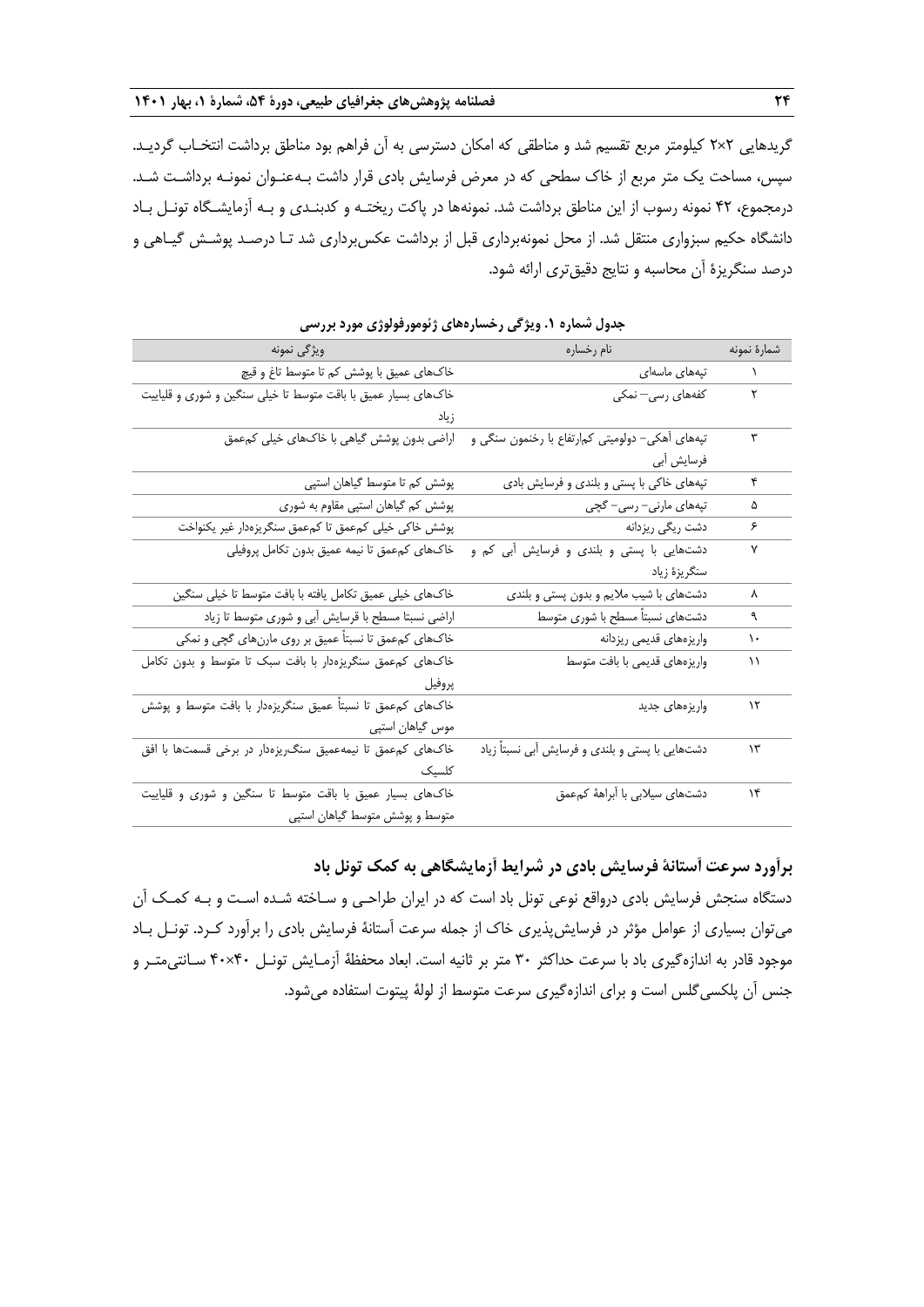

**شکل شماره .1 تونل باد مورد استفاده جهت اندازهگیری آستانۀ فرسایش بادی**

جهت قراردادن نمونه رسوبات در داخل تونل دو سینی در ابعـاد 100×30 و 50×30 و ارتفـاع 1 سـانتیمتـر طراحـی و بـا استفاده از ورق گالوانیزه ساخته شد. نخست برای انتخاب سینی، تست اولیه از یک نمونۀ مشخص صورت گرفت. به ایـن ترتیب که هر دو سینی طراحیشده از رسوب پُر و در تونل قرار داده شد و آستانۀ فرسایش بادی در هر دو نمونه محاسـبه شد. با توجه به نتایج نزدیک دو سینی، برای سهولت انجام کار، از سینی 50سانتی بهعنوان سینی منتخب در آزمـایشهـا استفاده شد.

برای برآورد آستانۀ فرسایش بادی، نخست سینی طراحیشده از رسوب پُر و توزین و نمونه رسوب داخل تونل باد گذاشـته شد و با سرعت پایۀ 4 متر بر ثانیه تونل باد روشن گردید. سپس، سرعت افزایش داده شد تا بـه آسـتانۀ فرسـایش بـادی برسد. آستانۀ فرسایش بادی سرعتی است که اولین رسوبات شروع به حرکت نمایند. در سرعت آستانۀ بهدستآمده تونـل باد به مدت ده دقیقه روشن ماند و رسوبات در معرض بادبردگی قرار گرفتند. پس از این زمان، رسوبات مجـدداً وزندهـی شدند و پس از محاسبۀ درصد سنگریزه در هر رخساره میزان بادبردگی برآورد شد. از هر رخساره سه نمونه در تونـل بـاد قرار داده شد که میانگین سرعت آستانۀ بادبردگی آستانۀ فرسایش بادی رخساره درنظر گرفته شد.



**شکل شماره .2 تصویر شماتیک سینی طراحیشده برای قرارگرفتن رسوبات در تونل باد**

#### **گلباد**

سادهترین روش آماری برای نمایش دادههای بادسنجی گلبادها هستند که در آنها اطالعات کالسهای مختلش سـرعت باد در جهات مختلش جغرافیایی نمایش داده میشود. بدین منظور، ابتدا کل موارد دیدهبانی باد را معادل 100 درصد قـرار داده میشود و درصد فراوانی حالت آرام، یعنی مواردی که باد وجود نداشته یا سرعت آن کمتر از یک گره ) 0/5 متـر بـر ثانیه) است، تعیین میشود و فراوانی بقیۀ مواردی که باد از جهت معین وزش داشته محاسبه میشود. سرانجام، بـا رسـم دایرهای که معرف ایستگاه مزبور است جهات مشخصشدة باد، با بازوهایی که طول آن متناسب بـا فراوانـی جهـتهـای تعیین شده است، ترسیم می شود (رفاهی، ۱۳۸۳: ۲۶). در این مطالعه برای ایستگاه سینوپتیک گناباد با داشتن دورهٔ آمـاری 27ساله )دورة آماری 1397-1371( نمودار گلباد با نرمافزار 3.0 RosePro رسم شد.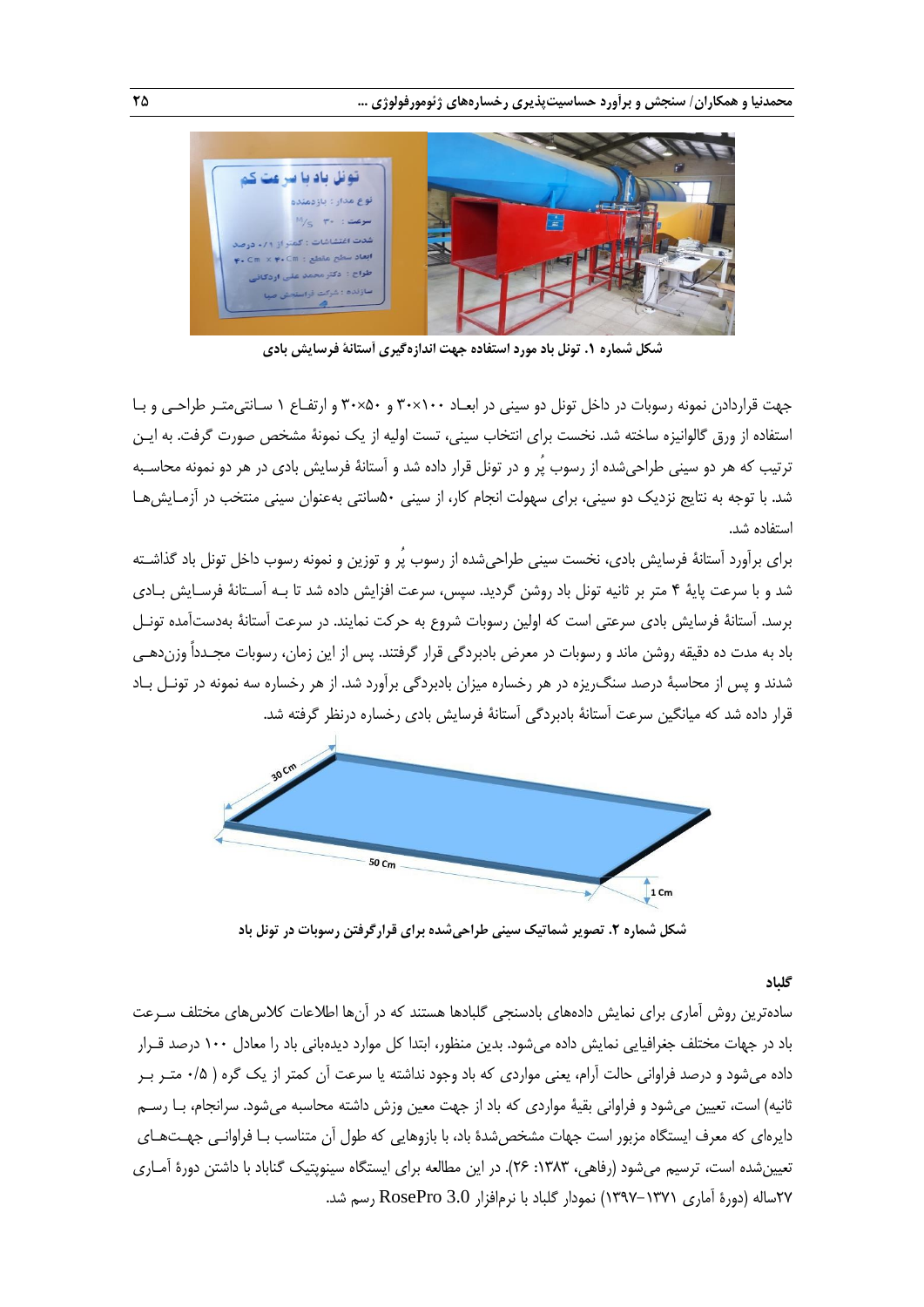**بررسی جریان حمل ماسه با استفاده از گلماسه** فرای برگر و دین )1979( چندین شاخص به شرح زیر از ترسیم گلماسه استخراج کردهاند که میتوانـد در بـرآورد میـزان غبارناکی یا طوفانیبودن منطقه و همچنین تعیین جهت حرکت ماسه مفید باشد. 1 2 TDP: عبارت از یک مقدار اسکالر یا عددی است کـه از مجمـوع مقـادیر تـوان حمـل بـاد )DP )در جهـات مختلـش حاصل میآید و درواقع شاخصی است که بیانگر کل انرژی باد جهت حمل ماسه در منطقه یا ایستگاه مورد نظر است. ذکر این نکته الزم است که فرای برگر و دین و دیگر محققانی که در این زمینه مطالعه کردهاند مقادیر حاصـل از معادلـۀ لتو را برای جهات مختلف (بازوهای گلماسه) بهعنوان میزان حمل ماسه<sup>۳</sup> منظور کرده و مجموع آنها را بهعنوان پتانسیل حمل ماسه (DP) نامگذاری کردهاند. درصورتی که در این نرمافزار مشابه مطالعات صورتگرفته توسط اختصاصی (۱۳۸۳) هر یک از بازوهای گلماسه پتانسیل حمل ماسه )DP )در جهت موردنظر قلمداد شـده و مجمـوع آنهـا پتانسـیل نهـایی حمل ماسه )TDP )نامگذاری شده است. 4 RDP: بیانگر مقدار یا اندازة بردار برآیند )بردار منتجه( توان حمل ماسه است که از جمع برداری مقـادیرDP در جهـات مختلش 8 یا شانزدهگانه حاصل میآید و وضعیت نهایی حمل ماسه را در منطقۀ مورد مطالعه نشان میدهد.  $RDP = \sqrt{C^2 + D^2}$ 

$$
RDP = \sqrt{C^2 + D^2}
$$
  
\n
$$
C = \sum_{i=1}^{8} \frac{\partial R}{i} \cdot 6(DP_i) \sin \phi_i
$$

$$
D = \sum_{i=1}^{8} {^{OR}_{i}}^{16} (DP_{i}) \cos \phi_{i}
$$

5 RDD: جهت خالص حرکت ماسه )جهت بردار منتجه( را در طول سال، ماه، یـا فصـل مـوردنظر نشـان مـیدهـد و بـا استفاده از رابطۀ 4 بهدست میآید.

رابطۀ ...................4 .......................

 ${\rm UDI}^7$ : شاخص همگنی جهت حمل ماسه که عبارت است از نسبت مقدار نهایی حمل ماسه (اندازهٔ بردار منتجه) بـه کـل توان حمل ماسه.  $nnn$ 

$$
UDI = \frac{RDP}{DPt}
$$
 ... *...* ... *... ...*

هرچه این مقدار به عدد یک نزدیکتر باشد، بادهای یکجهتی در منطقه زیادتر بوده و برعکس هر چه مقدار این نسـبت به سمت صفر تمایل پیدا کند، بادهای قدرتمند چندجهتی بر منطقه حاکم خواهد شد.

بهمنظور تحلیل توان حمل ماسه توسط باد و ترسیم گلماسه در رخسارههای مختلف، نقشۀ تخمین آستانۀ فرسایش بـادی در منطقه تهیه و نمودار گلماسهٔ مربوط به هر آستانه با استفاده از نرمافزار گلماسه<sup>۷</sup> ترسیم شد. بـهرغـم وجـود فرسـایش بادی و ایجاد مشکالتی در شهرستان گناباد، این اولین مطالعۀ موردی در زمینۀ فرسایشپذیری خاك در ایـن شهرسـتان است.

3. Sand drift

-

مقدار جریان نهایی حمل ماسه، Potential Drift Resultant 4.

- 6. Uni Directional Index
- 7. Sand Rose Ggraph3

<sup>1.</sup> Total Drift Potential

<sup>2.</sup> Sand drift potential

جهت حمل ماسه، Direction Drift Resultant 5.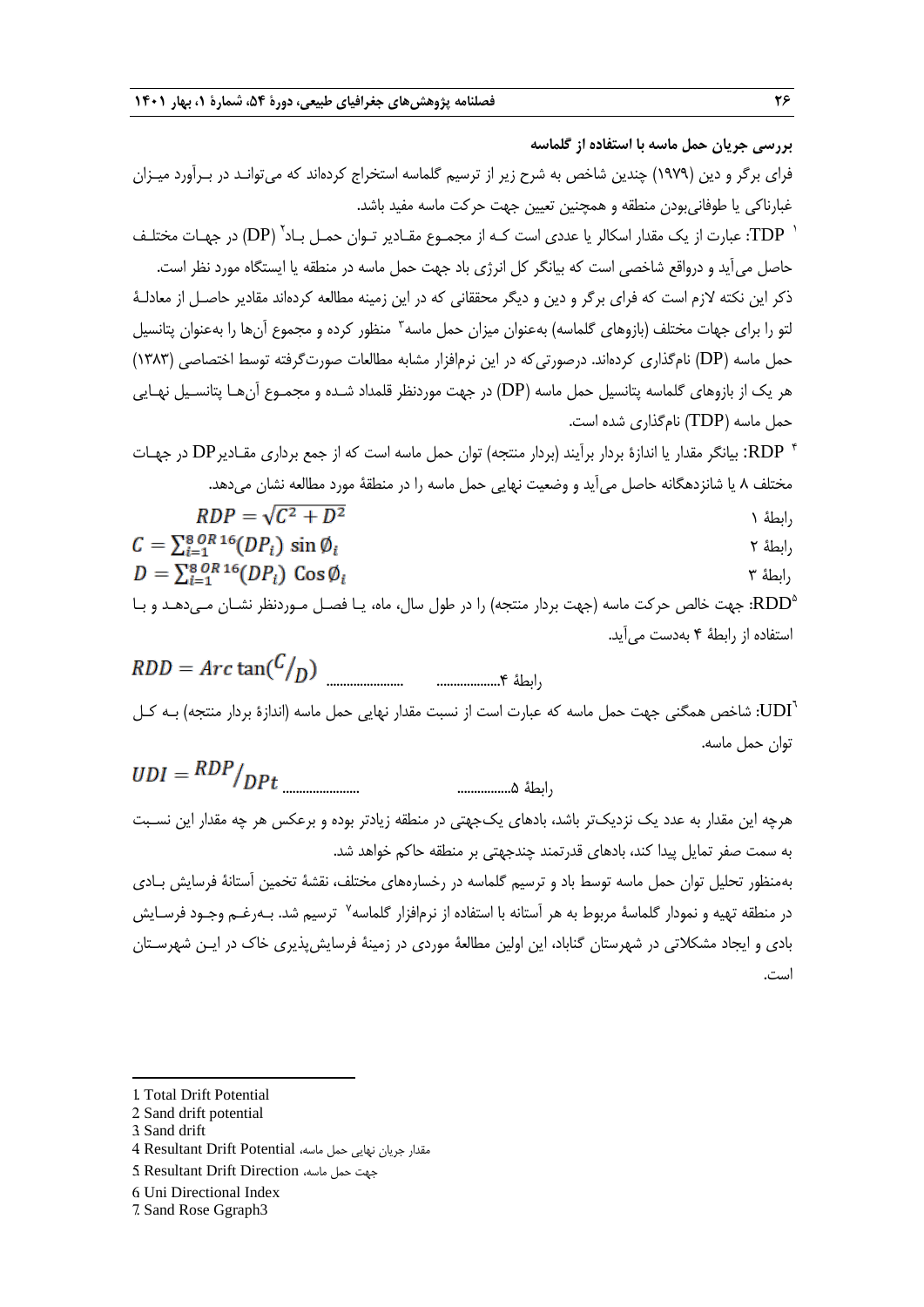#### **محدوده مورد مطالعه**

منطقۀ مورد بررسی شهرستان گناباد به مرکزیت شهر گناباد، یکی از شهرستانهای اسـتان خراسـان رضـوی، اسـت کـه گسترة آن از 58 درجه و 30 دقیقه تا 59 درجۀ طول شرقی و از 34 درجه تا 34 درجه و 50 دقیقـۀ عـرض شـمالی اسـت )شکل 1(. مساحت گناباد بیش از 5700 کیلومتر مربع است. این شهرستان از سمت شرق به شهرستان خواف، از شمال و شمال غرب به تربت حیدریه و کاشمر، از سمت غرب و جنوب غرب به شهرستان فردوس، و از جنوب بـه قـائن محـدود است. مرکز این شهرستان در فاصلۀ 270 کیلومتری از مرکز استان واقع بوده و ارتفاع آن بـهطـور متوسـ 1105 متـر از سطح دریا و براساس طبقهبندی اقلیمی دومارتون جزو اقلیم خشک است.



**شکل شماره .3 منطقۀ مورد مطالعه**

## **بحث و یافتهها**

نتایج حاصل از برآورد مقدار خاك فرسایشیافتۀ رخسارههای ژئومورفولوژی به ازای سرعت آستانۀ فرسایش هـر رخسـاره در جدول 1 آورده شده است. آستانۀ فرسایش بادی از 6 متر بر ثانیه در تپههای ماسهای تا 15 متر بر ثانیه در دشتهـایی با پستی و بلندی و فرسایش آبی نسبتاً زیاد و واریزههای جدید متغیر است. بادبردگی نیز بـین 20 گـرم در متـر مربـع در تپههای خاکی با پستی و بلندی و فرسایش متوسط تا ۳۵۰ گرم در ده دقیقه در تپههای ماسهای اندازهگیری شد. دشتهایی با پستی و بلندی و فرسایش آبی نسبتاً زیاد و واریزههای جدید با سرعت آستانۀ 15 متـر بـر ثانیـه نسـبت بـه فرسایش بادی مقاوماند و میزان فرسایش آنها بهترتیب در سرعت 15 متر بر ثانیه 62 و 167 گـرم در متـر مربـع در ده دقیقه است.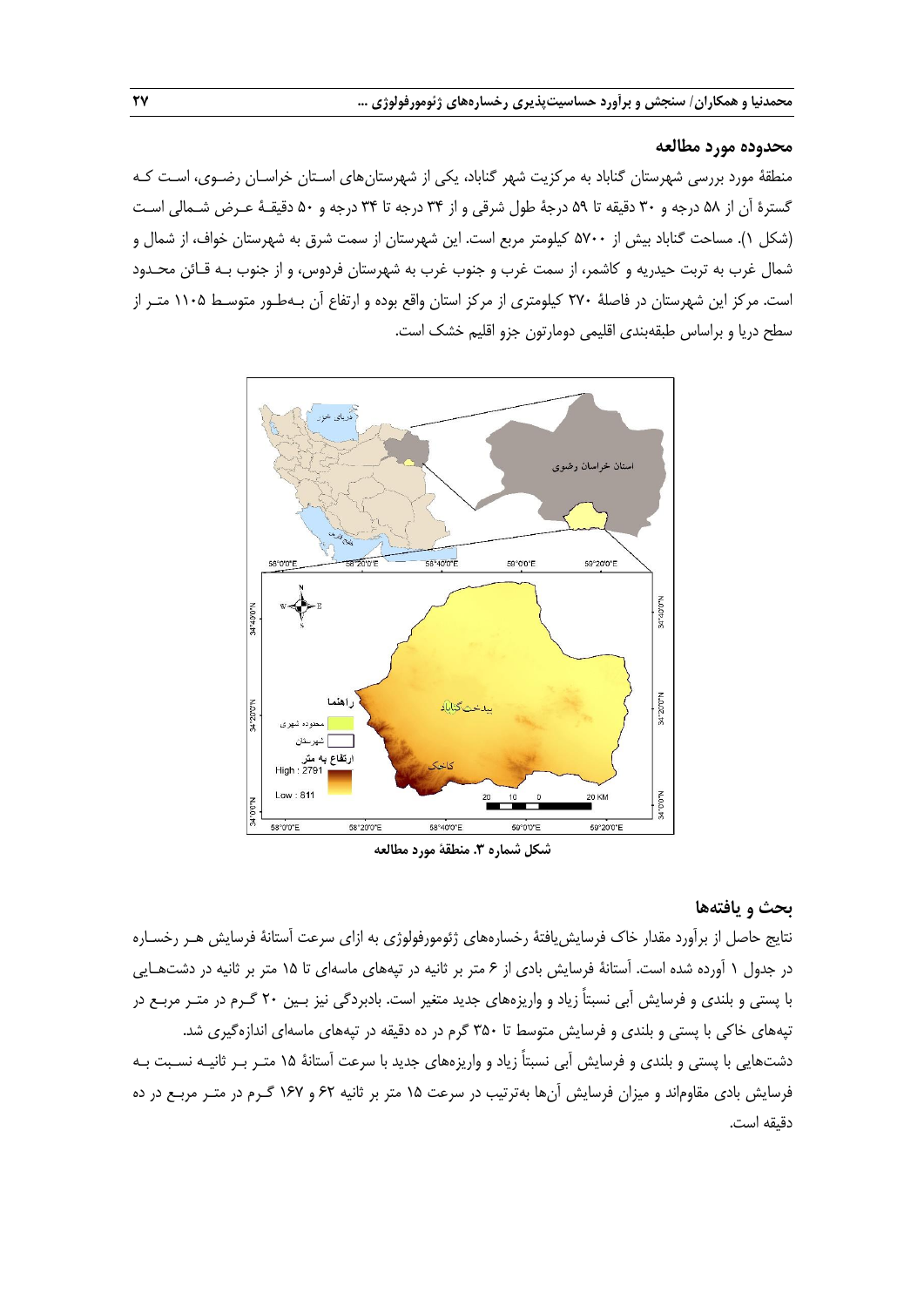| مساحت <sup>٢</sup>                          | ميزان         | آستانهٔ فرسایش            |               | نام رخساره                                         | شمارة         |
|---------------------------------------------|---------------|---------------------------|---------------|----------------------------------------------------|---------------|
|                                             | فرسايش'       | متر بر ثانيه              | گره           |                                                    | نمونه         |
| ۵۷۸٫۵                                       | ۳۵۰           | ۶                         | $\mathcal{N}$ | تپەھاي ماسەاي                                      | $\lambda$     |
| $515\,$                                     | 117           | $\frac{1}{4}$             | ۲۴            | کفهها <i>ی</i> رسی– نمکی                           | ٢             |
| $\Gamma \cdot \rho$                         | ٣۵            | 15.0                      | ٢۴            | تپههای آهکی– دولومیتی کم رتفاع با رخنمون سنگی و    | ٣             |
|                                             |               |                           |               | فرسایش أبی                                         |               |
| $15\lambda/9$                               | ٢٠            | ١.                        | ۱۹            | تپههای خاکی با پستی و بلندی و فرسایش بادی          | ۴             |
| 1950                                        | ۱۵۰           | ۱۱                        | ۲۱            | تپەھاي مارنى– رسى– گچى                             | ۵             |
| $\mathcal{N}(\mathcal{F})$                  | ٣٩            | $\mathcal{N}'\mathcal{L}$ | ۲۶            | دشت ریگی ریزدانه                                   | ۶             |
| ۵۳۹                                         | ٨٠            | 150                       | ۲۴            | دشتهایی با پستی و بلندی و فرسایش آبی کم و سنگریزهٔ | ٧             |
|                                             |               |                           |               | زياد                                               |               |
| ۳۳۹,۸                                       | ۱۱۸           | ١.                        | ۱۹            | دشتهایی با شیب ملایم و بدون پستی و بلندی           | ٨             |
| 90A                                         | $\mathsf{v}$  | $\mathcal{N}$             | ٢٣            | دشتهای نسبتاً مسطح با شوری متوسط                   | ٩             |
| $\mathcal{N} \cdot \mathcal{N}$             | $\frac{1}{4}$ | ۱۲                        | ۲۳            | واريزههاي قديمي ريزدانه                            | $\mathcal{L}$ |
| YY/Y                                        | $\cdots$      | ۱۳                        | ۲۵            | واریزههای قدیمی با بافت متوسط                      | ۱۱            |
| YY5F                                        | ۱۶۷           | ۱۵                        | ٢٩            | واریزههای جدید                                     | $\mathcal{N}$ |
| $Y \setminus \setminus \setminus \setminus$ | ۶۲            | ۱۵                        | ٣٩            | دشتهایی با پستی و بلندی و فرسایش آبی نسبتاً زیاد   | ۱۳            |
| 195,77                                      | ۸۲            | ۱۴                        | ٢٧            | دشتهای سیلابی با آبراههٔ کمعمق                     | ١۴            |

**جدول شماره .2 مقدار فرسایش بادی در رخسارههای مختلف اراضی شهرستان گناباد به ازای سرعت آستانة هر رخساره**

بهمنظور تحلیل فراوانی باد کلیۀ بادهایی با سرعت بیشتر از یک گره مطالعه شدند و فراوانی کالسهای مختلـش سـرعت باد تعریششده بر اساس مقیاس بوفورت در جهات مختلش هشتگانه محاسبه و گلبادهای آن بهصـورت سـاالنه و فصـلی ترسیم شدند. بیشترین فراوانی را در بادهایی با سرعت 7-4 متر بر ثانیه شاهد هستیم و در کلیۀ فصول نیز فراوانـی وزش بادهای مربوط به دو کالس 7-4 و 11-7 بیشتر از سایر کالسها بوده و تقریباً میتوان گفت اغلب بادهایی که در منطقه در طول سال میوزند دارای دامنۀ سرعتی بین 4 الی 11 متر بر ثانیهاند.

**جدول شماره .3 فراوانی کالسهای سرعت باد در فصول مختلف سال در ایستگاه سینوپتیک گناباد )دورۀ آماری 1397-1371(**

| سالانه | زمستان | پاييز | تابستان               | بهار                                     | کلاس ها <i>ی</i> باد |   |
|--------|--------|-------|-----------------------|------------------------------------------|----------------------|---|
| ۲۲۵    | ٨۵     | ٣٧    | ۴٠                    | ۶۳                                       | $f-1$                |   |
| 19.21  | ۴۶۵۲   | ۴۷۸۵  | ۴۷۹۵                  | ۴۸۲۶                                     | $Y - Y$              | ۲ |
| ۹۰۱۲   | ۱۶۲۸   | ۱۱۶۶  | ۳۱۸۱                  | $\mathbf{r} \cdot \mathbf{r} \mathbf{v}$ | $\lambda - \gamma$   | ٣ |
| ۵۳۲۱   | ۸۲۴    | ۴۴۹   | ۱۹۹۶                  | $\mathsf{r}\cdot\mathsf{a}\mathsf{r}$    | $Y-11$               | ۴ |
| ለለ۴    | ١٨٠    | ۶۴    | ۲۵۵                   | ۳۸۱                                      | $YY-YY$              | ۵ |
| ۱۷۶    | ۴۸     | ۱۲    | ۲۱                    | ۹۵                                       | $YY>=$               | ۶ |
| ۲۹۵۲۴  | 977.   | ۹۴۲۵  | $\Delta\Delta\cdot V$ | <b>ATYT</b>                              | بادهای آرام          | ٧ |
| 12418  | ۲۸۵۹   | ۳۱۹۲  | $rrr$ .               | ۳۰۹۵                                     | دادەھای ناقص         | ٨ |
| 78888  | ۱۹۴۹۶  | ۱۹۱۳۴ | ۱۹۱۳۵                 | ۱۸۹۲۱                                    | جمع                  | ٩ |

**.**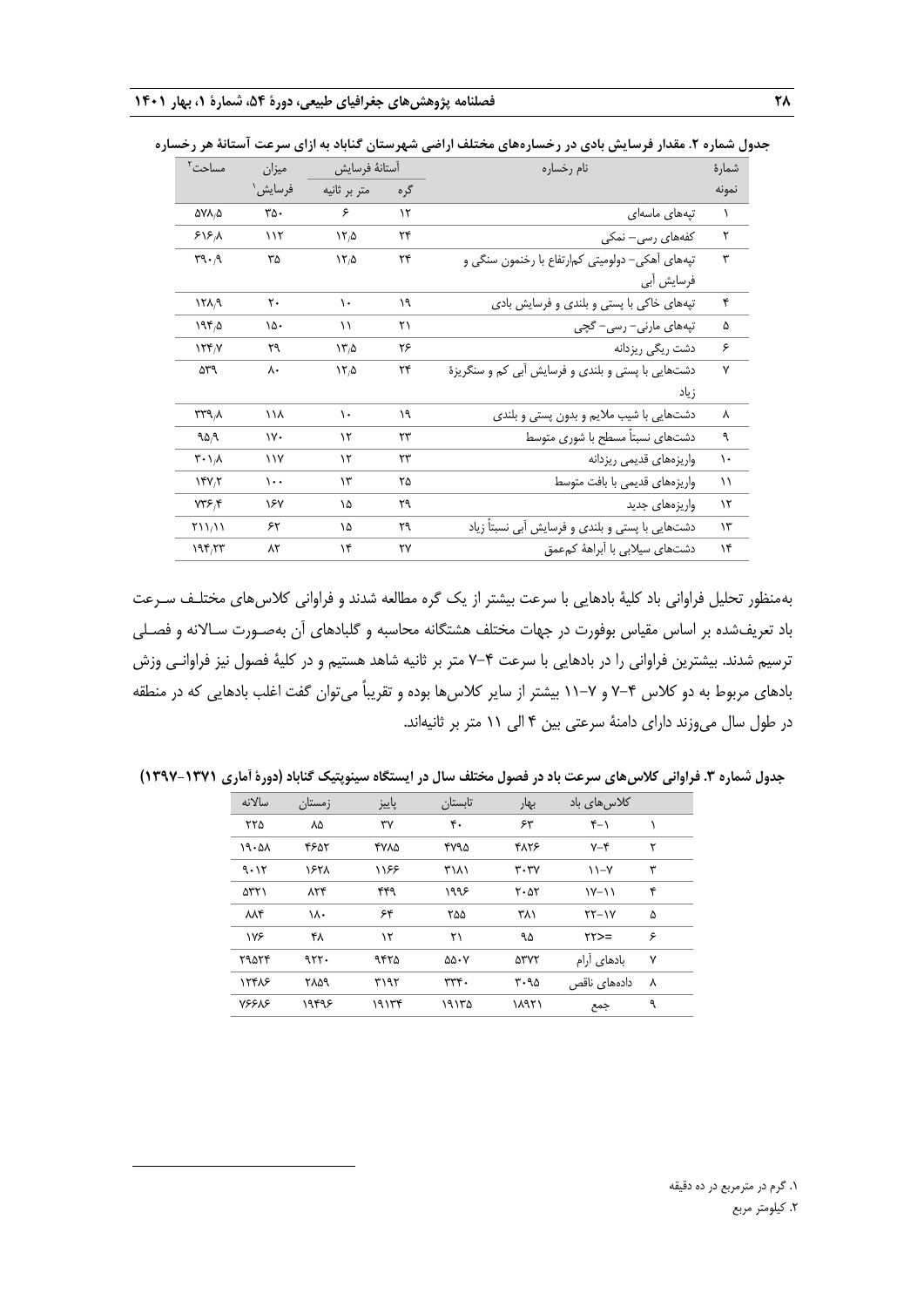

**شکل شماره .4 وضعیت بادناکی در فصول مختلف سال )1397-1371(**

بهمنظور تحلیل توان حمل باد و برآورد جریان حمل ماسه از نرمافزار گلماسه استفاده شد. به ایـن ترتیـب، مقـدار نهـایی جریان حمل ماسه و جهت نهایی آن در بادهایی با سرعتهای آستانۀ گوناگون تعیین شد.

روند کلی ساالنۀ جریان حمل ماسه در بادهایی با سرعت متوس 12 متر بر ثانیه شمال غربی است که با جهـت حرکـت تپههای ماسهای در منطقه منطبق است. در بهار و تابستان تقریباً جهت حرکت ماسههای روان در قطاع غـرب تـا شـمال غرب است. اما در پاییز و زمستان، شرق تا شمال شرقی است. بیشترین حمل ماسه در بهار و تابستان برآورد شده اسـت و در زمستان کاهش مییابد و در فصل پاییز به حداقل آن میرسد. حداکثر دبی رسوب در فصل تابستان اتفاق میافتد کـه مقدار آن 3/6 کیلوگرم بر متر در ثانیه است.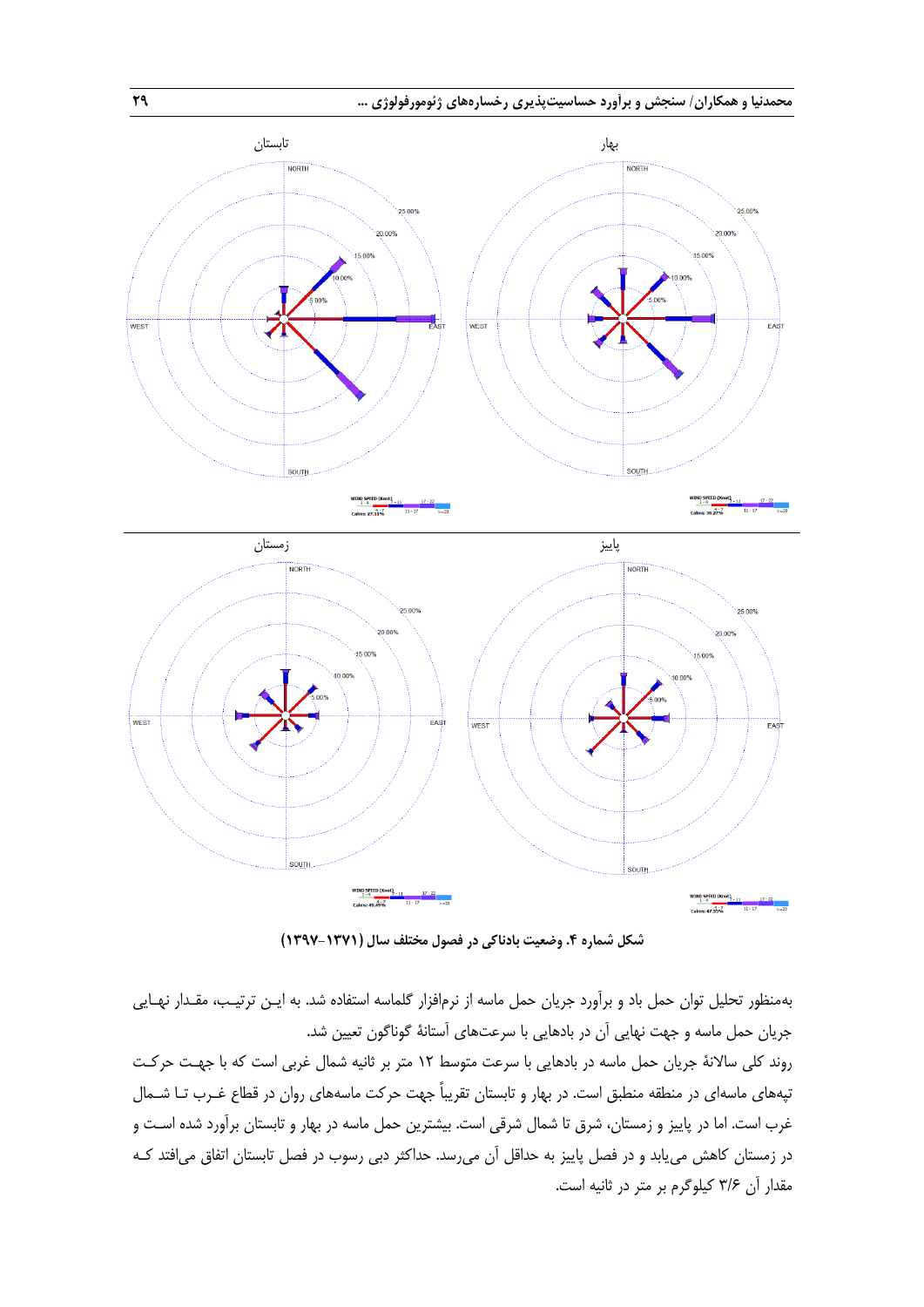بررسی نقشۀ آستانۀ فرسایش بادی در رخسارههای مختلش و انطباق آن با جهت جریان حمل ماسه در آستانههای مختلش نشان میدهد در رخسارة تپههای ماسهای با سرعت آستانۀ 6 متر بر ثانیه جهت غالب جریان حمل به سمت شمال غـرب بوده؛ در نتیجه در قسمت شمال منطقه تهدیدی در راه ارتباطی بهشمار میآید. اما بخشی از این رخساره در شـمال شـهر گناباد واقع شده که با توجه به موقعیت شهرك صنعتی و استقرار صنایع در جهت حرکت ماسههای روان میتواند مخاطره ایجاد کند. روند کلی جریان حمل ماسه شمال غربی است که با جهت حرکت تپههای ماسهای در منطقـه منطبـق اسـت )شکل 6(.

رخسارة دشتهایی با شیب مالیم و بدون پستی و بلندی نیز با آستانۀ 10 متر بر ثانیه و جهـت جریـان شـمالی ماسـه از مناطق حساس به فرسایش بادی در منطقه است؛ با توجه به قرارگیری شـهرهای گنابـاد و بیـدخت و روشـناوند در ایـن قسمت و جهت گلماسه، این مراکز جمعیتی تحت تأثیر این رخساره بوده و بهشدت از بادهای با سرعت بـاالتر از 10 متـر متأثر میشوند. بنابراین، گرچه این رخساره آستانۀ بالاتری نسبت به تپههای ماسهای دارد، بـه لحـاظ اهمیـت، در درجـۀ باالتری قرار گرفته و نیازمند توجه خاص برای تثبیت این اراضی است.



**شکل شماره .5 جهت جریان حمل ماسه بر روی نقشۀ برآورد آستانۀ فرسایش بادی در رخسارههای مختلف ژئومورفولوژی**



**شکل شماره .6 جهت حرکت ماسههای روان بر روی تپههای ماسهای منطقۀ مورد مطالعه**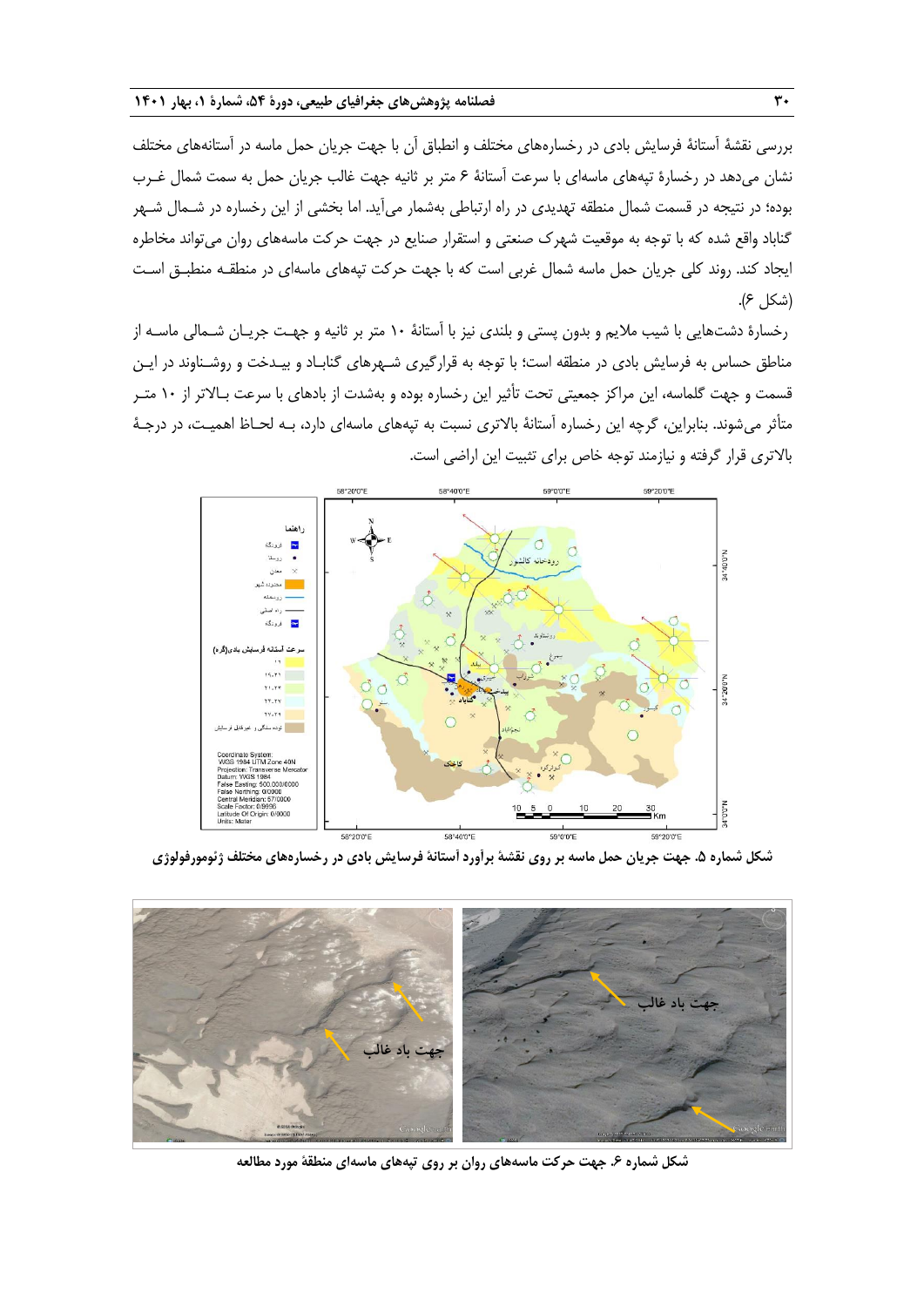## **نتیجهگیری**

در دهههای اخیر، به علت کاهش بارندگی و افزایش خشکسالیها، طوفانهای گرد و غبار بیشتر منـاطق کشـور را دربـر گرفته و خسارات فراوانی به اکوسیستم وارد کرده است. با توجه به قرارگیری شهرستان گناباد در جنـوب اسـتان خراسـان رضوی و موقعیت اقلیمی خشک و نیمهخشک آن، این شهرستان مستعد فرسایش بادی است. بنابراین، ضـرورت ایجـاب میکند برای برنامههای حفاظتی کنترل خاك و مبارزه با بیابانزایی، شناخت دقیقی از رخسارههـای مسـتعد فرسـایش در منطقه صورت گیرد.

نظر به اهمیت موضوع، در این تحقیق، به برآورد میزان حساسیتپذیری رخسارههـای ژئومورفولـوژی شهرسـتان گنابـاد نسبت به فرسایش بادی پرداخته شده است. در این پژوهش از مدل فیزیکی دستگاه سنجش فرسـایش بـادی بـهعنـوان روشی نسبتاً آسان و در عین حال دقیق برای برآورد توان فرسایش بادی و مقدار رسوبدهی اراضی اسـتفاده شـد. نتیجـۀ پژوهش ایازی و همکاران )1395( نیز مؤید استفاده از تونل باد بهعنوان روشی دقیق برای برآورد حساسیتپـذیری خـاك است. در این پژوهش، نقشۀ رخسارههای ژئومورفولوژی منطقه پایۀ کار درنظر گرفته شد و از 14 رخسارة مستعد فرسایش نمونهبرداری و آستانۀ فرسایش بادی و میزان فرسایش آن با استفاده از تونل باد برآورد شد.

نتایج برآورد آستانۀ فرسایش بادی در منطقۀ مورد مطالعه نشاندهندة سرعت آستانۀ 6-15 متر بر ثانیه در رخسـارههـای مختلش است. حساسترین رخسارة تپههای ماسهای با آستانۀ سرعت 6 متر بـر ثانیـه بـرآورد شـد و پـس از آن رخسـارة دشتهایی با شیب مالیم و بدون پستی و بلندی و رخسارة تپههای خاکی با پستی و بلندی و فرسایش بـادی بـا سـرعت آستانۀ 10 متر بر ثانیه از رخسارههای حساس در منطقه تخمین زده شد. شهر گناباد و بیدخت بهعنوان دو مرکز جمعیتـی مهم این شهرستان در رخسارة دشتهایی با شیب مالیم و بدون پستی و بلندی واقع شده است. در این راستا توجه ویـژه به این رخساره برای تثبیت ضروری است.

تپههای ماسهای بخش عظیمی از مساحت شهرستان را دربر گرفته است. به لحاظ موقعیت، این رخساره در مسـیر جـادهٔ اصلی شمال به جنوب کشور )مشهد- زاهدان( قرار دارد. همچنین، پایینترین آستانۀ فرسایش و بیشترین حجم بادبردگی را به خود اختصاص داده است. بنابراین، مدیریت این اراضی و برنامهریزی برای تثبیت این رخساره ضروری است. بررسی نقشۀ برآورد آستانۀ فرسایش بادی و توپوگرافی منطقه نشـان داد منـاطق شـمال شهرسـتان پتانسـیل فرسـایشپـذیری بیشتری نسبت به مناطق جنوبی دارد. هر چه به سمت جنوب پیش میرویم آستانۀ فرسایش بادی افـزایش مـییابـد. بـا توجه به اینکه منطقۀ مورد مطالعه از نظر اقلیمی جزو مناطق خشک اسـت، اقلـیم نامناسـب از اسـتقرار پوشـش گیـاهی جلوگیری کرده و به تشدید فرسایش بادی در منطقه دامن زده است. در مناطقی کـه سـطح خـاك سـله بسـته )رخسـارة دشتهای سیلابی و کفههای رسی) و اراضی سنگریزه دارد (دشتهای ریگی) مهمترین اقدام برای جلوگیری از فرسایش بادی حفظ این پوشش و جلوگیری از تخریب پوشش سطحی آن است.

#### **تقدیر و تشکر**

این مقاله مستخرج از طرح پژوهشی شمارة 96011840 صندوق حمایت از پژوهشگران و فناوران کشور است. نویسندگان این مقاله بر خود الزم میدانند از حمایتهای این صندوق تقدیر و تشکر کنند.

#### **منابع**

1( ابراهیمی درچه، خ.؛ جنت رستمی، م.؛ جاللی، م. و جعفریان، آ. )1389(. برآورد فرسایش بادی با کمـک روش A.E.IRIFR، همایش ملی علوم و مهندسی آبخیزداری گروه مهندسی آبخیزداری دانشکدة منابع طبیعی، 8 و 9 اردیبهشتماه ،1389 صص  $\lambda - \lambda$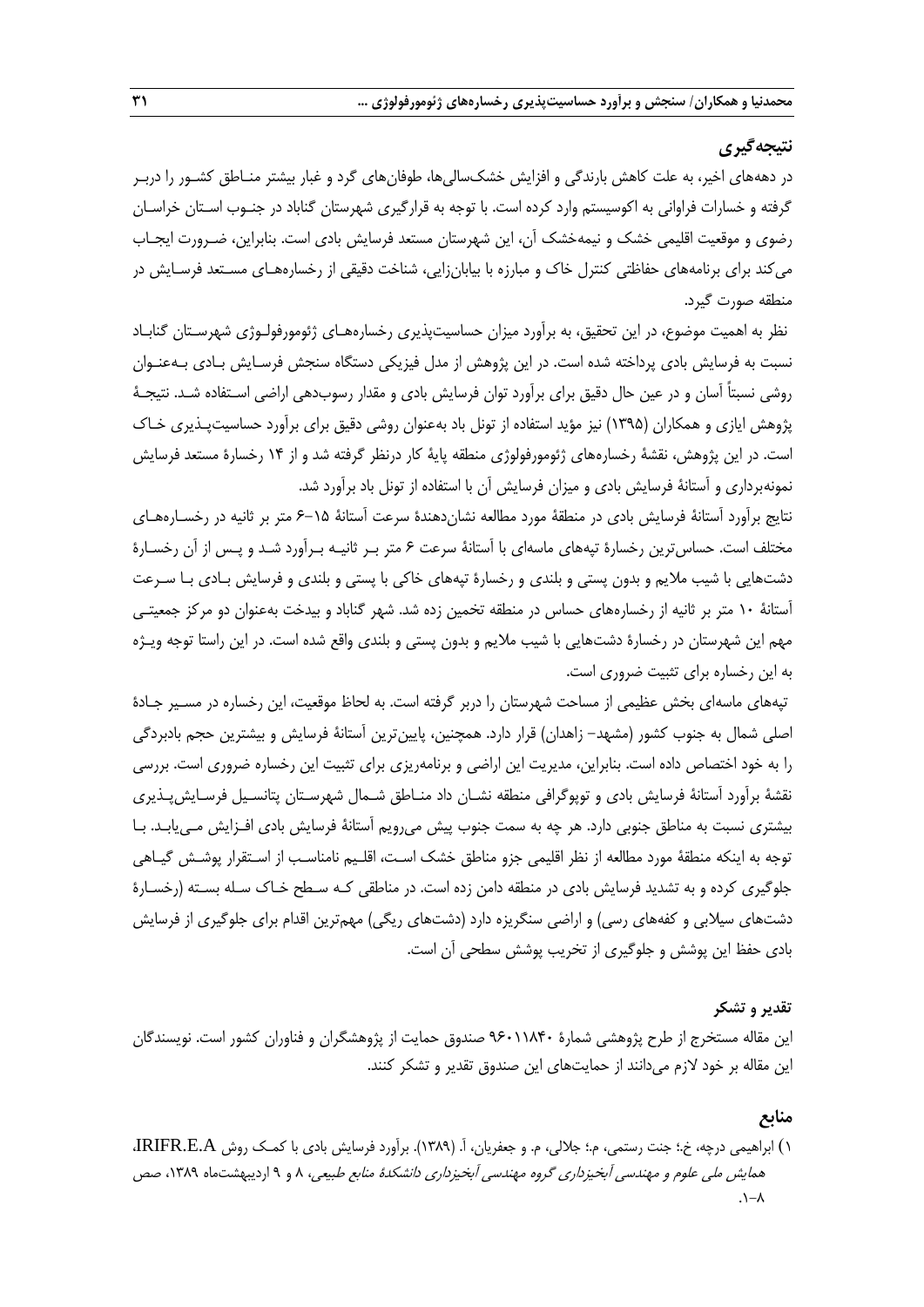- 2( اختصاصی، م. ر. )1383(. بررسی مورفومتری و مورفودینامیک رخساره های فرسایش بادی در دشت یزد، رساله دکتری دانشگاه تهران.
- 3( اسدزاده، ف.؛ خدادادی، م. و احسان مالحت، ا. )1396(. پیشبینی حساسیت به فرسایش نهشتههای بادی با استفاده از مدلهای توزیع اندازة ذرات در بخشی از ساحل غربی دریاچۀ ارومیه، فصلنامۀ تحقیقات مرتع <sup>و</sup> بیابان ایـران، شـمارة ،1 صـص 126-  $.141$
- 4( امین، پ. و تقیزاده مهرجردی، ر. )1395(. بررسی پتانسیل فرسایشپذیری خاك در مناطق خشک و فراخشک مرکـزی ایـران (مطالعۀ موردی: دشت یزد- اردکان)، *پژوهش های ژئومورفولوژی کمی*، سال ۵، شمارۀ ۲، صص ۲۰-۳۵.
- 5( امین، پ. و عظیمزاده، ح. ر. )1394(. بررسی تأثیر سنگفرش بیابانی بر روی سرعت آستانۀ فرسایش بادی و فرسایشپـذیری بادی خاک (مطالعۀ موردی: حوضۀ ابراهیمآباد مهریز یزد)*، پژوهشهای ژئومورفولوژی کمی*، سـال ۴، شـمارۀ ۲، صـص ۹۰- $.1.9$
- 6( ایازی، ز.؛ مصباحزاده، ط.؛ احمدی، ح. و مشهدی، ن. )1395(. بررسی توان رسوبسـنجی در رخسـارههـای ژئومورفولـوژی بـا استفاده از تونل باد و مدل اریفر (مطالعۀ موردی: آران کاشان)، نشریۀ *مدیریت بیابان*، شمارۀ ۸، صص ۷۰-۸۳.
- 7( ایلدرمی، ع. و مرادی، م. )1396(. ارزیابی شدت فرسایش بادی با بهـرهگیـری از مـدل A.E.IRIF( بررسـی مـوردی: دشـت قهاوند همدان)، نشریۀ *جغرافیا و برنامهریزی*، سال ۲۱، شمارۀ ۶۰، صص ۳۵–۵۲.
- 8( حنیفهپور، م. و مشهدی، ن. )1392(. بررسی میزان مقاومت اراضی کشـاورزی بـه فرسـایش بـادی در جنـوب شـرقی دامغـان، فصلنامۀ *جغرافیا و مطالعات محیطی،* سال ۲، شمارۀ ۶، صص ۱۰۰-۱۱۰.
- 9( حیدرینسب، م.؛ کرم، ا.؛ نگارش، ح. و پهلوانروی، ا. )1398(. تحلیل مورفومتریک تپههای ماسهای و سرعت جابهجایی آنهـا در دشت سیستان، *کاوشهای جغرافیایی مناطق بیابانی*، سال ۷، شمارهٔ ۱، صص ۱۴۹–۱۶۴.
- 10( جعفری شالکوهی، ع.؛ وفاییان، م.؛ روشنضمیر، م. ع. و میرمحمدصادقی، م. )1394(. ارزیابی عوامل مؤثر بر تثبیت خاكهـای ریزدانه در برابر باد بهمنظور جلوگیری از پیدایش ریزگردها، نشریۀ *علوم آب و خاک،* سال ۱۹، شمارۀ ۷۳، صص ۲۷۳–۲۸۵.
	- ۱۱) رفاهی، ح. ق. (۱۳۸۳). *فرسایش بادی و کنترل آن*، تهران: انتشارات دانشگاه تهران.
- 12( زنگنه تبار، س.؛ مقصودی، م.؛ منبری، ف. و حسینی، م. )1400(. تحلیل فرسایندگی باد و پتانسیل حمل ماسههای روان واقـع در قلمرو بیابان لوت، *پژوهشهای فرسایش محیطی*، ش ۴۱، صص ۱-۱۹.
- 13( سعدالدین، ا.؛ اخضری، د. و نورا، ن. )1389(. پیشبینی اثرات سناریوهای مدیریت پوشـش گیـاهی بـر خطـر فرسـایش بـادی (مطالعۀ موردی جنوب دشت ورامین)، مجلۀ *پژوهشهای حفاطت آب و خاک*، جلد ۱۷، شمارۀ ۱، صص ۶۳-۸۰.
- 14( سلطانی گرد فرامرزی، س. و مروتی، م. )1400(. مهمترین ویژگیهای فیزیکی، شیمیایی، و کانیشناسی گرد و غبار اتمسفری شهر یزد در مرکز ایران، فصلنامۀ *پژوهشهای جغرافیای طبیعی،* دورۀ ۵۳، شمارۀ ۰، صص. ۲۱-۳۶.
- 15( شهابینژاد، ن.؛ محمودآبادی، م.؛ جاللیان، ا. و چاوشی، ا. )1399(. تأثیرگذاری ویژگیهای خاك بر شـدت فرسـایش بـادی در مناطق مختلف استان کرمان، نشریۀ *علوم آب و خاک*، شمارۀ ۳، صص ۲۰۹–۲۲۲.
- ۱۶) صارمی نائینی، م. ع. (۱۳۹۵). برآورد فراوانی سرعت و جهت بادهای فرساینده و مولد طوفانهـای گردوغبـار و ریزگردهـا در سطح استان یزد با استفاده از تحلیل گلباد، گلطوفان، و گلماسه، نشریهٔ *مدیریت بیابان،* شمارهٔ ۸*۰ صص ۹۶–۱۰۶*۰.
- 17( صارمی نائینی، م. ع. )1400(. ارزیابی اثرات تغییر کاربری اراضی محدودة شهرهای میبد و اردکان بر شـدت فرسـایش بـادی، مجلهٔ *منابع طبیعی ایران*، دورهٔ ۷۴، شمارهٔ ۰۱ صص. ۱۲۱–۱۳۵.
- 18( ظهرابی، ص.؛ خسروی، ح.؛ مصباحزاده، ط.؛ جعفری، م. و دسـتورانی، م. )1398(. بررسـی سـرعت آسـتانۀ فرسـایش بـادی و تأثیرپذیری آن از خصوصیات خاك در کانون تولید گرد و غبار استان البرز، فصلنامۀ مطالعات جغرافیایی مناطق خشـک، دورة ،10 شمارة ،38 صص .13-1
- 19( قائمینیا، ع. م. )1394(. معرفی و ارزیابی قابلیتها و محدودیتهای تلـۀ رسـوبگیـر فرسـایش بـادی EDST، فصـلنامـۀ تحقیقات مرتع و بیابان ایران، جلد ۲۲، شمارهٔ ۲، صص ۳۵۶-۳۷۲.
- ۲۰) محمدخان، ش. و کشفی، ف. س. (۱۳۹۴). جهات انتقال ماسههای بادی منطقۀ اردستان از طریق مقایسۀ زمـانی مورفـومتری تپههای ماسهای و ویژگی های باد، *پژوهش های ژئومورفولوژی کمی،* سال ۴، شمارهٔ ۰۱ صص ۵۹-۷۴.
- 21( محمدیان بهبهانی، ع. و بوعلی، ع. )1399(. ارزیابی مقایسهای مدلسازی شدت فرسایش بادی با استفاده از دو مدل WEHI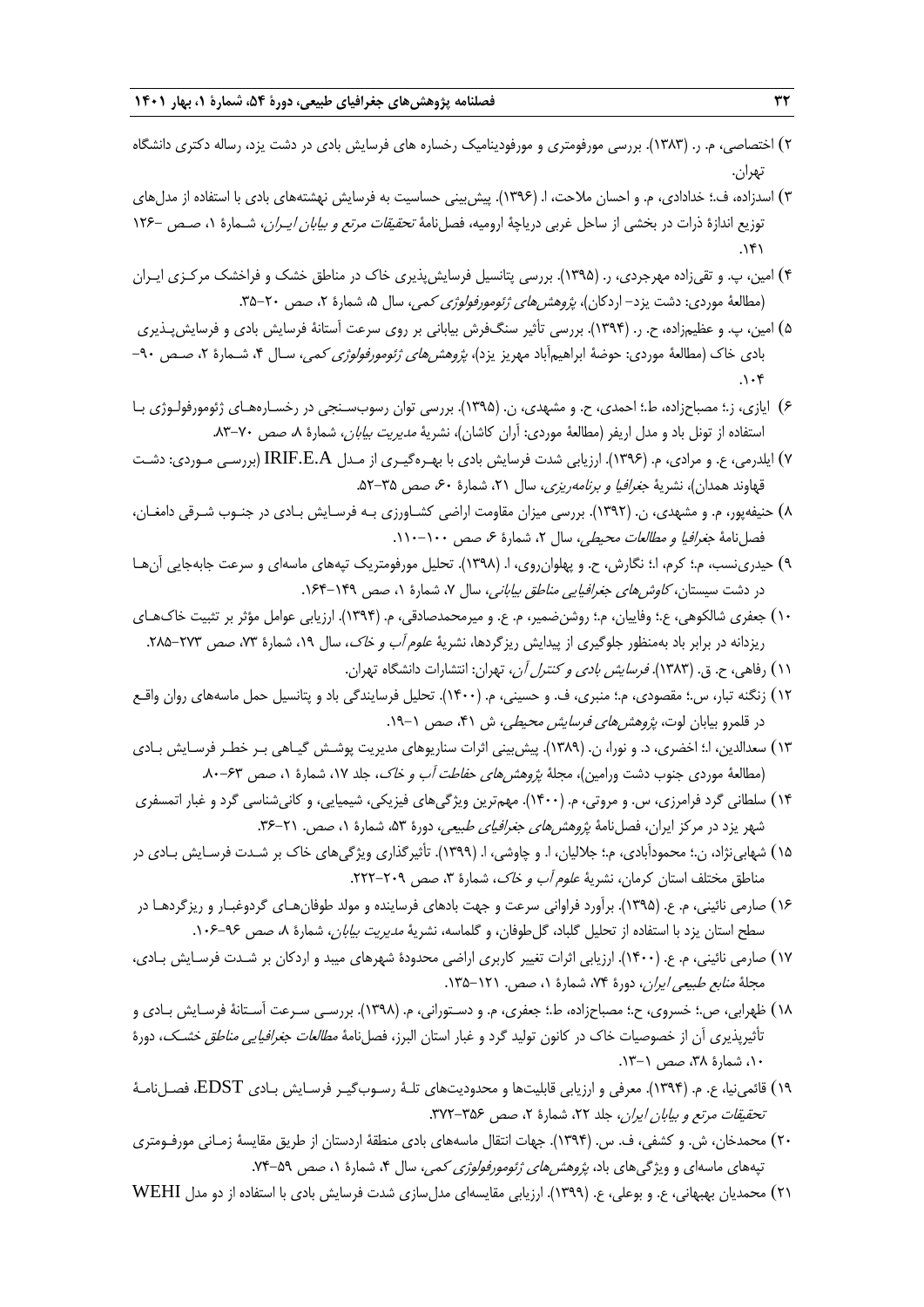و IRIFR بهمنظور ارائۀ برنامۀ مدیریت دشت سگزی اصفهان، نشریۀ *پژوهش هـای حفاظـت آب و خـاک*، شـمارۀ ۴، صـص .129-147

- 22( موحدان، م.؛ عباسی، ن. و کرامتی طرقی، م. )1392(. بررسی آزمایشگاهی اثر پلی وینیل استات بر فرسایش بادی خـاكهـای مختلف در برابر ماسه، مجلۀ پژو*هش های حفاطت آب و خاک*، جلد ۲۰، شمارۀ ۱، صص ۵۵–۷۶.
- 23( نورزاده حداد، م. و لندی، ا. )1397(. مطالعۀ کانیشناسی و حساسیت منابع تولید ریزگرد به پوشش سنگریزهای در سطح خاك، مطالعۀ موردی اراضی غربی استان خوزستان، فصلiامۀ *فضای جغرافیایی اهر*، سال ۱۸، شمارۀ ۶۴ صص ۷۴-۶۱.
- 24) Afkhami, H.; Riahi, S.; Ehdaie, A. and Rosta, H. (2014). Evaluation of water and wind erosion using IRIFR and MPSIAC models (Case study: Ganj Castle Basin), *Iranian Journal of Applied Geomorphology*, Year 2, Issue 3, pp. 90-108.
- 25) Amin, P. and Azimzadeh, H. R. (2015). The effect of desert pavement on soil wind erodibility and wind erosion threshold velocity (Case Study: Ebrahimabad basin of Mehriz (Yazd). *Quantitative Geomorphological Research,* 4(2): 90-104.
- 26) Amin, P. and Taghizadeh Mehrjerdi, R. (2015). Investigation of soil erodibility potential in arid and arid regions of central Iran (Case study: Yazd-Ardakan plain), *Quantitative Geomorphological Research*, Fifth Year, No. 2, pp. 20-35.
- 27) Asadzadeh, F.; Khodadadi, M. and Ehsan Malahat, A. (2017). Predicting Sensitivity to Erosion of Wind Deposits Using Particle Size Distribution Models in a Part of the West Coast of Lake Urmia, *Iranian Journal of Rangeland and Desert Research*, No. 1, pp. 126- 141.
- 28) Ayazi, Z.; Mesbahzadeh, I.; Ahmadi, H. and Mashhadi, N. (2016). Investigation of sedimentometric power in geomorphological facies using wind tunnel and Orifar model (Case study: Aran Kashan), *Journal of Desert Management*, No. 8, pp. 70-83.
- 29) Ebrahimi Drche, Kh.; Jannat Rostami, M.; Jalali, M. and Jafarian, A. (2010). Estimation of wind erosion using IRIFR.E.A method, *National Conference on Watershed Management Science and Engineering, Department of Watershed Engineering*, Faculty of Natural Resources, pp. 1-8.
- 30) Ekhtesasi, M. R;(2005). Morphometric and morphodynamic study of wind erosion facies in Yazd plain, PhD thesis, University of Tehran.
- 31) Ekhtesasi, M. R. MA. and Saremi Naeini, A. (2005). Designing of Sandrose graph software, the processor of sand drift potential and sediment transport by wind. *In The first wind erosion conference*.
- 32) Ekhtesasi, M.; Ahmadi, H.; Kalili, A.; Saremi Naeini, M. and Rajabi, M. (2006). An Application Of wind rose, storm rose,and sand rose in the analysis of wind erosion and determining the direction of moving sands(Yazd-Ardakan basin) *Iranian journal of natural resources*, 59(3): 533-541. https://www.sid.ir/en/journal/ViewPaper.aspx?id=128243.
- 33) Fister, W. and Ries, J. B. (2009). Wind erosion in the central Ebro Basin under changing land use management. Field experiments with a portable wind tunnel, *Journal of Arid Environments*, V73. pp 996-1004.
- 34) Fryberger, S. G. and Dean, G. (1979). Dune forms and wind regimes. In: A Study of Global Sand Seas. E. D. Mckee (Ed). *Geological Survey Professional*, Paper 1052, pp. 137-169.
- 35) Ghaeminia, AM. (2015). Introduction and evaluation of the capabilities and limitations of EDST wind erosion sediment trap, *Iranian Rangeland and Desert Research Quarterly*, Vol. 22, No. 2, pp. 356-372.
- 36) Hangen, L. J. (1976). A wind erotion Predication System to meet user needs. *Soil Water conserve Journal*, 46(2): 111-206.
- 37) Hanifehpour, M. and Mashhadi, N. (2013). Study of resistance of agricultural lands to wind erosion in the southeast of Damghan, *Quarterly Journal of Geography and Environmental Studies*, Second Year, No. 6, pp. 100-110.
- 38) Heidari Nasab, M.; Karam, A.; Negarash, H. and Pahlavanrooi, A. (2019). Morphometric analysis of sand dunes and their displacement speed in Sistan plain, *Geographical excavations of desert areas*, seventh year, number one, pp. 149-164.
- 39) Ildermi, A. and Moradi, M. (2017). Evaluation of wind erosion intensity using IRIF.E.A model (Case study: Ghahavand plain of Hamadan), *Journal of Geography and Planning*,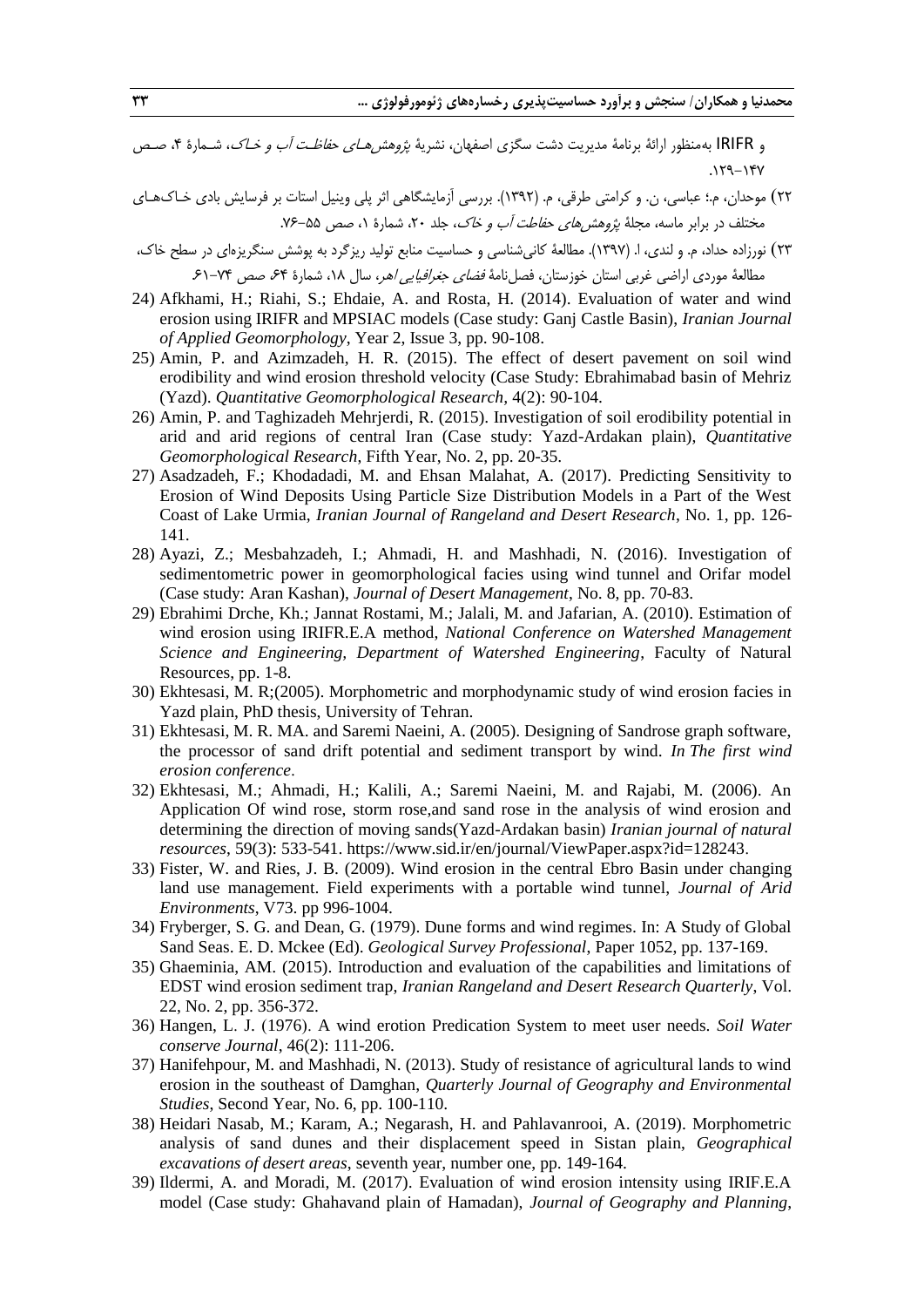Vol. 21, No. 60, pp. 35-52.

- 40) Jafari Shalkoohi, AS.; Vafaeian, M.; Roshan Zamir, M. and Mir Mohammad Sadeghi, M. (2015). Evaluation of effective factors on stabilization of fine-grained soils against wind in order to prevent the formation of fine dust, *Journal of Soil and Water Sciences*, Year 19, No. 73, pp. 273-285.
- 41) Kusumandari, A.( 2014). Soil erodibility of several types of green open space areas in Yogyakarta city, Indonesia, *The 4th International Conference on Sustainable Future for Human Security*, Procedia Enviromental Sciences.
- 42) Mohammad Khan, Sh. and Kashfi, F.S. (2015). Directions of wind sand transfer in Ardestan region through temporal comparison of morphometry of sand dunes and wind characteristics, *Quantitative Geomorphological Research*, Fourth Year, No. 1, pp. 59-74.
- 43) Mohammadian Behbahani, A. and Boali, A. (2020). Comparative evaluation of wind erosion intensity modeling using two models WEHI and IRIFR in order to present the management program of Segzi plain of Isfahan, *Journal of Soil and Water Conservation Research*, No. 4, pp. 129-147.
- 44) Movahedan, M.; Abbasi, N. and Keramati Torghi, M. (2013). Laboratory study of the effect of polyvinyl acetate on wind erosion of different soils against sand, *Journal of Soil and Water Conservation Research*, Vol. 20, No. 1, pp. 55-76.
- 45) Noorzadeh Haddad, M. and Landi, A. (2018). Mineralogy study and sensitivity of fine dust production sources to gravel cover in the soil surface, a case study of western lands of Khuzestan province, *Ahar Geographical Space Quarterly*, Vol. 18, No. 64, pp. 61-74.
- 46) Refahi, AH. (2004). *Wind Erosion and its Control*, University of Tehran Press.
- 47) Saad al-Din, A.; Akhzari, D. and Nora, N. (2010). Predicting the Effects of Vegetation Management Scenarios on Wind Erosion Risk (Case Study South of Varamin Plain), *Journal of Soil and Water Conservation Research*, Vol. 17, No. 1, pp. 63-80.
- 48) Saeddin, A.; Akhzari, D. and Noora, N. (2010). Prediction of the Effects of Vegetation Management on Wind Epidemic Risk (A Case Study of South of Varamin plain), *Journal of Soil and Soil Conservation Studies*, Vol. 17, No. 1, pp. 63-80.
- 49) Saremi Naeini, M. A. (2017). Estimate the frequency of speed and direction of erosive winds and generating dust storms in Yazd province by using Windrose, Stormrose and Sandrose. *Desert Management*, 4(8): 96-106.
- 50) Saremi Naeini, M. A. and Saremi Naeini, A. (2021). *RosePlot: windrose generator software (Version 3.0) [software]*. Snmsofts.
- 51) Saremi Naeini, MA. (2021). Evaluation of the effects of land use change in Meybod and Ardakan cities on the intensity of wind erosion. *Journal of Range and Watershed Managment*, 74: 121-35. https://doi.org/10.22059/jrwm.2021.310687.1534.
- 52) Shahabi Nejad, N.; Mahmoudabadi, M.; Jalalian, A. and Chavoshi, A. (2020). The effect of soil properties on the intensity of wind erosion in different regions of Kerman province, *Journal of Soil and Water Sciences*, No. 3, pp. 222-209.
- 53) Sharratt, B.; Feng, G. and Wendling, L. (2007). Loss of soil and PM10 from agricultural fields associated with high winds on the Columbia plateau. *Earth Surface Processes and Landforms*, 32(4): 621-630.
- 54) Soltani Gerd Faramarzi, S. and Morvati, M. (1400). The Most Important Physical, Chemical, and Mineralogical Properties of Atmospheric Dust in Yazd, Central Iran, *Quarterly Journal of Natural Geography Research*, Vol. 53, No. 1, pp. 21-36.
- 55) Tang, J. (2011). Influence of biological aggregating agents associated with microbial population on soil aggregate stability. *Applied Soil Ecology*, 47(3): 153-159.
- 56) Webb, N. P.; Galloza, M. S.; Zobeck, T. M. and Herrick, J. E. (2016). Threshold wind velocity dynamics as a driver of aeolian sediment mass flux, *Aeolian Research*. V20. pp. 45-58.
- 57) Zahrabi, P.; Khosravi, H.; Mesbahzadeh, I.; Jafari, M. and Dastrani, M. (2019). Investigation of wind erosion threshold and its impact on soil properties in the dust production center of Alborz province, *Quarterly Journal of Geographical Studies Arid regions*, Vol. 10, No. 38, pp. 1-13.
- 58) Zanganeh Tabar, S.; Maghsoudi, M.; Manbari, F. and Hosseini, M. (1400). Analysis of